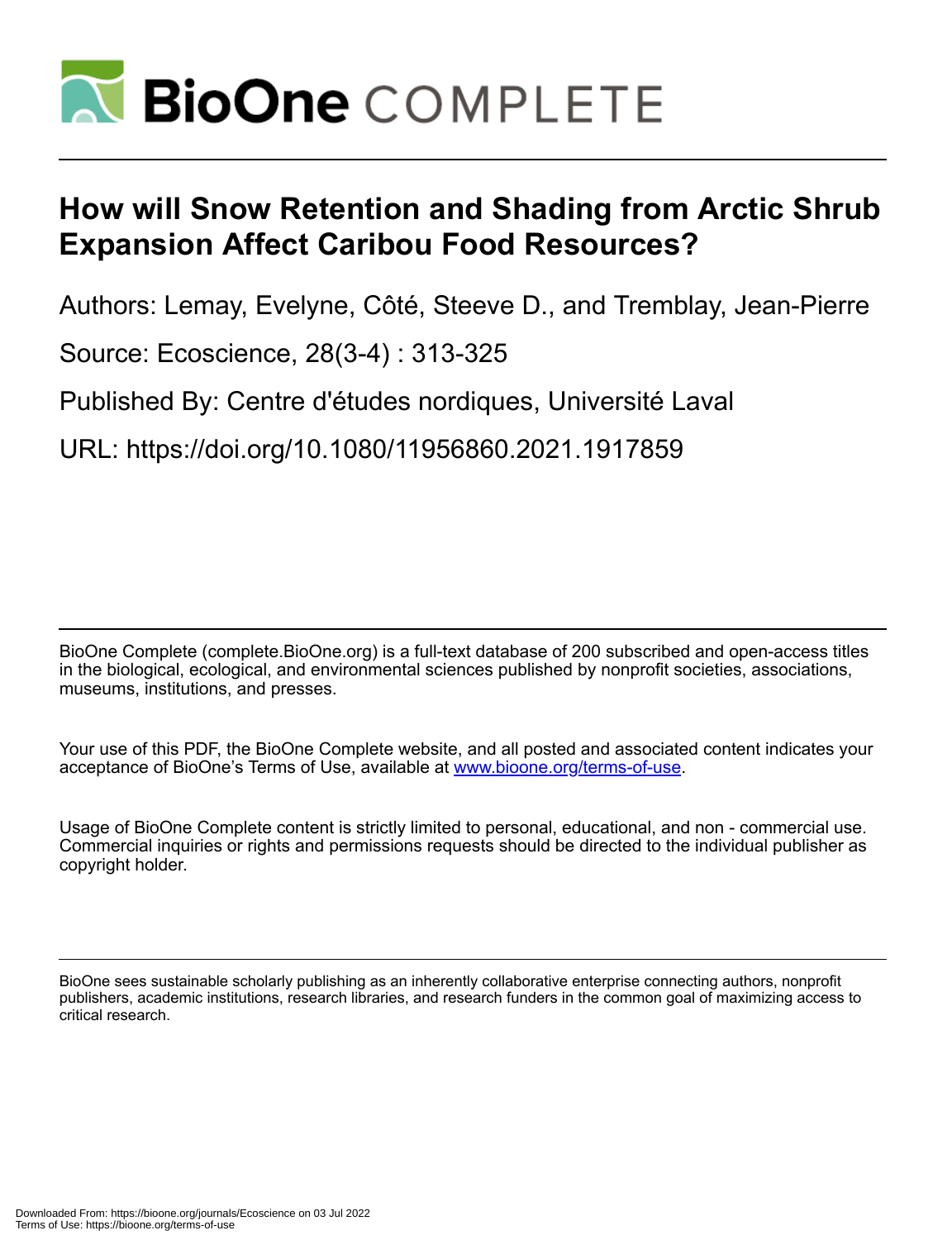Tavlor & Francis Taylor & Francis Group

**a** OPEN ACCESS **D** Check for updates

# **How will snow retention and shading from Arctic shrub expansion affect caribou food resources?**

# Evelyne Lem[a](#page-1-0)y<sup>a</sup>, Steeve D. Côté<sup>a</sup> and Jean-Pierre Tremblay<sup>a,b</sup>

<span id="page-1-0"></span>ªDépartement de Biologie, Centre d'études Nordiques and Caribou Ungava, Université Laval, Québec, QC, Canada; <sup>b</sup>Centre d'étude de la forêt, Université Laval, Québec, QC, Canada

#### **ABSTRACT**

Increased snow cover and attenuation of light due to shrub expansion can lead to changes in the quantity and nutritional quality of food resources for migratory caribou (*Rangifer tarandus*). To determine how vegetation is affected by snow accumulation and shade, we conducted an experiment that simulated the light and snow conditions created by increased shrub cover at Deception Bay (Nunavik, Canada), within the summer range of the Rivière-aux-Feuilles caribou herd. We estimated the foliar biomass of two major components of the caribou diet (*Betula glandulosa* and *Carex* spp.). We also harvested foliar tissue to conduct chemical composition analyses (nitrogen, fibre, total phenolics). Experimental light attenuation was found to increase the nitrogen concentrations in *B. glandulosa* and *Carex* spp. throughout the growing season. Phenolic concentration in *B. glandulosa* decreased in early summer but was otherwise consistent in response to light attenuation and increased snow cover. Increased snow cover combined with ambient light had a positive effect on the foliar biomass of *B. glandulosa*. Increased snow cover and shade caused by shrub densification may therefore increase forage quantity and quality for caribou. We suggest investigating the effects of shrub expansion on other components of the caribou diet, such as lichens and forbs.

#### **RÉSUMÉ**

La rétention de la neige au sol ainsi que l'atténuation de lumière causées par la densification du couvert arbustif peuvent entraîner des changements dans la quantité et la qualité des ressources alimentaires du caribou migrateur (*Rangifer tarandus*). Afin de déterminer comment l'augmentation du couvert de neige et l'atténuation de la lumière affectent l'abondance et la qualité de la végétation, nous avons installé un dispositif expérimental simulant les conditions induites par la densification des arbustes dans la région de Baie Déception, Nunavik, qui se situe à l'intérieur de l'aire d'estivage du troupeau de caribous Rivière-aux-Feuilles. Nous avons estimé la biomasse foliaire de deux composantes majeures du régime alimentaire du caribou migrateur (*Betula glandulosa* et *Carex* spp.) en utilisant la méthode du point d'interception et nous avons récolté des échantillons de leurs tissus foliaires afin de réaliser des analyses de leur composition chimique (azote, fibres et phénols totaux). Le traitement d'ombrage a augmenté significativement la concentration d'azote dans les feuilles de *Carex* spp. et de *B. glandulosa* tout au long de la saison de croissance. Le traitement d'ombrage et celui d'augmentation du couvert de neige ont diminué la concentration en phénols totaux de *B. glandulosa* en début de saison seulement. La combinaison d'un couvert de neige plus profond et de la pleine lumière a augmenté la quantité de biomasse foliaire produite par *B. glandulosa*. L'augmentation du couvert de neige et l'atténuation de lumière causées par la densification du couvert arbustif pourraient donc augmenter la qualité et la quantité de ressources alimentaires pour le caribou. Toutefois, puisque la densification des arbustes risque d'avoir des impacts nutritionnels sur d'autres groupes d'espèces végétales, nous suggérons d'élargir la recherche à d'autres composantes du régime alimentaire du caribou migrateur, telles que les lichens et les herbacées.

# **Introduction**

Over the past several decades, arctic regions have been transformed by climate change. Warmer air temperatures have led to higher plant productivity in tundra ecosystems, mainly reflected by the densification of shrub layers (Hallinger et al. [2010;](#page-11-0) Fraser et al. [2014;](#page-11-1)

<span id="page-1-2"></span>Weijers et al. [2018\)](#page-13-0). This phenomenon, known as shrubification, can impact the ecosystem in several ways. Shrubs can influence various abiotic factors, including the light intensity that the vegetation underneath the shrub cover receives, as well as the accumulation and

<span id="page-1-1"></span>**CONTACT** Jean-Pierre Tremblay e.lemay12@hotmail.com Département de Biologie, Centre d'études Nordiques and Caribou Ungava, Université Laval, Québec, QC, Canada; Centre d'étude de la forêt, Université Laval, Québec, QC, Canada

© 2021 The Author(s). Published by Informa UK Limited, trading as Taylor & Francis Group.

This is an Open Access article distributed under the terms of the Creative Commons Attribution-NonCommercial-NoDerivatives License (http://creativecommons.org/licenses/by-ncnd/4.0/), which permits non-commercial re-use, distribution, and reproduction in any medium, provided the original work is properly cited, and is not altered, transformed, or built upon in any way.

#### **ARTICLE HISTORY**

Received 18 November 2020 Accepted 4 April 2021

#### **KEYWORDS**

Shrub expansion; snow accumulation; light attenuation; *Rangifer*; forage quality; forage quantity

#### **Mots clés**

Arbustation; augmentation du couvert de neige; atténuation de lumière; ; *Rangifer*; qualité nutritive; quantité de ressources alimentaires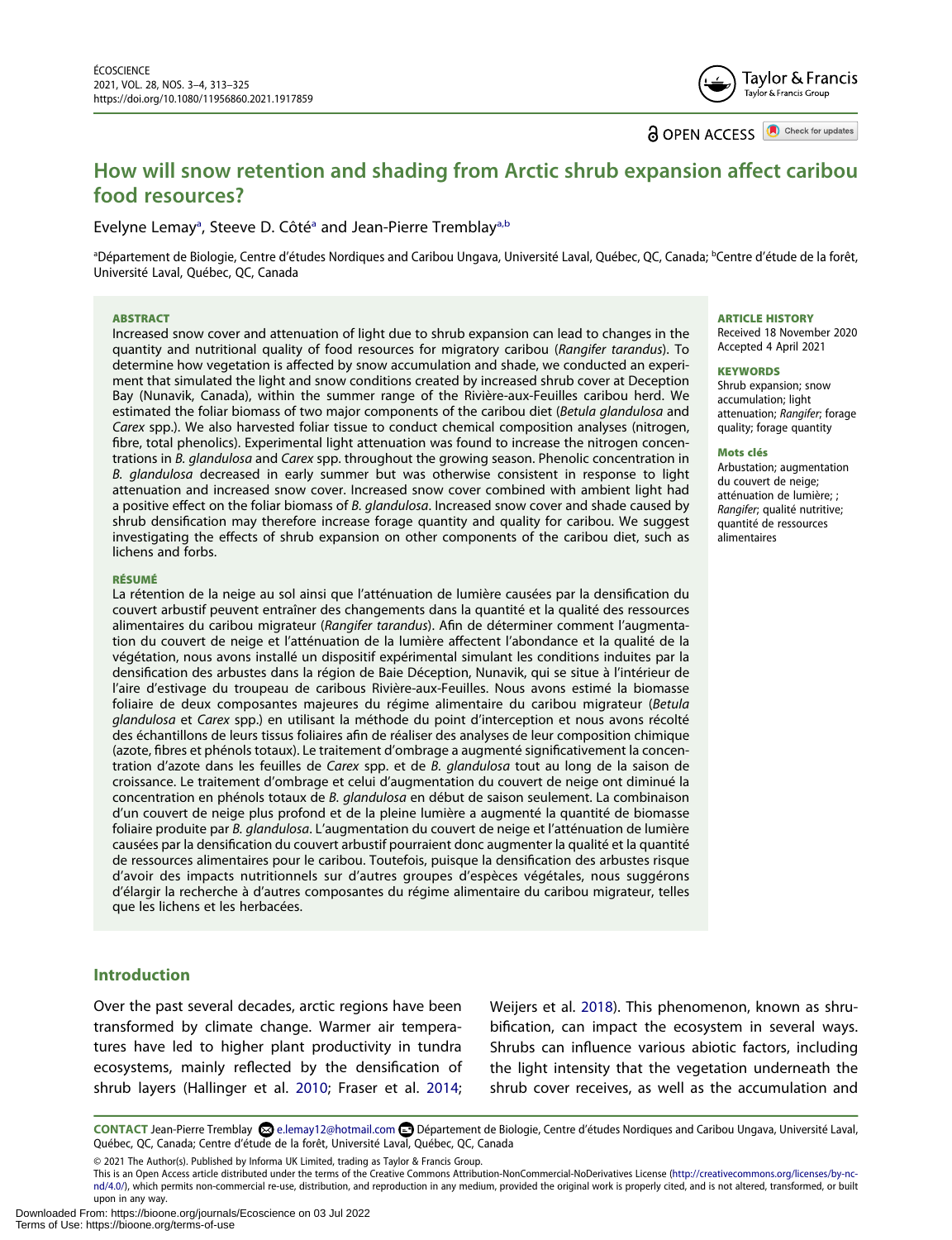<span id="page-2-22"></span><span id="page-2-5"></span>distribution of snow cover (Sturm et al. [2001;](#page-13-1) McKinney and Goodell [2010](#page-12-0); Myers-Smith et al. [2011\)](#page-12-1). Indirectly, shrubification can affect soil moisture, soil temperature, and the freeze-thaw cycles of the top-soil layer (Pomeroy et al. [2006](#page-13-2); Blok et al. [2010](#page-10-0); Marsh et al. [2010\)](#page-12-2). Although the biophysical effects of the growing presence of shrubs in herbaceous tundra are relatively well known (Lawrence and Swenson [2011;](#page-12-3) Myers-Smith and Hik [2013;](#page-12-4) Domine et al. [2016](#page-11-2)), there is little information on the nutritional impact that these changes have on herbivores.

<span id="page-2-36"></span><span id="page-2-29"></span><span id="page-2-27"></span><span id="page-2-20"></span><span id="page-2-17"></span><span id="page-2-14"></span><span id="page-2-1"></span>The body condition and reproductive success of herbivores are known to be largely influenced by the quantity and quality of their forage (Sinclair et al. [1982;](#page-13-3) Parker et al. [2005;](#page-12-5) Herfindal et al. [2006](#page-12-6)). Forage quality is often determined based on nitrogen content because nitrogen is one of the most essential nutrients for herbivores (Albon and Langvatn [1992;](#page-10-1) Cook et al. [1996;](#page-11-3) Barboza et al. [2018](#page-10-2)). Nitrogen is required for many vital functions, such as growth, reproduction and lactation (White [1993;](#page-13-4) Parker et al. [2005\)](#page-12-5). Some forage constituents, such as phenolics and fibre, however, can limit the amount of nitrogen that is available to herbivores due to properties that decrease forage digestibility (Allen [1996;](#page-10-3) Palo and Robbins [1991](#page-12-7); McSweeney et al. [2001](#page-12-8)). Therefore, high nutritional forage quality is associated with high levels of nitrogen and low levels of phenolics and fibres (Allen [1996;](#page-10-3) Bryant et al. [1983](#page-11-4); Hjältén J and Palo T [1992;](#page-12-9) Danell et al. [1994](#page-11-5)). In addition to the nutritional quality of forage, plant biomass is another key driver of herbivore success, as it partly regulates the foraging behaviour of herbivores and therefore their body condition (Canon et al. [1987;](#page-11-6) Langvatn et al. [1996](#page-12-10)).

<span id="page-2-35"></span><span id="page-2-33"></span><span id="page-2-31"></span><span id="page-2-30"></span><span id="page-2-28"></span><span id="page-2-26"></span><span id="page-2-23"></span><span id="page-2-18"></span><span id="page-2-12"></span><span id="page-2-9"></span><span id="page-2-8"></span><span id="page-2-6"></span><span id="page-2-2"></span>Changes in vegetation related to shrubification are likely to alter the food supply and foraging behaviour of arctic herbivores, such as the migratory caribou (*Rangifer tarandus*; Turunen et al. [2009](#page-13-5)). The denser vertical structure of vegetation retains more snow, which increases snow cover depth (Sturm et al. [2001,](#page-13-1) [2005](#page-13-6)), the temperature of the soil active layer (Sturm et al. [2005;](#page-13-6) Paradis et al. [2016\)](#page-12-11), and consequently, soil microbial activity (Nobrega and Grogan [2007](#page-12-12); Buckeridge and Grogan [2008\)](#page-11-7). Increased microbial activity due to snow isolation results in greater nitrogen immobilization in the fall (Brooks et al. [2011](#page-11-8)) and greater nitrogen flow in the spring (Weintraub and Schimel [2003](#page-13-7), [2005;](#page-13-8) Schimel et al. [2004\)](#page-13-9), thus increasing the nitrogen concentration in plant leaves (Torp et al. [2010b;](#page-13-10) Semenchuk et al. [2015\)](#page-13-11). The concentration of phenolics in forage also increases with deeper snow cover through the insulating effect of snow and the related fertilisation effects (Torp et al. [2010a](#page-13-12)), resulting in a detrimental and antinutritional effect for herbivores. However, the response of these <span id="page-2-32"></span>plants can also be influenced by other factors, such as plant phenology and habitat type (Torp et al. [2010a\)](#page-13-12). Finally, deeper snow cover can increase foliar biomass in several plant species (Addis and Bret-Harte [2019\)](#page-10-4).

<span id="page-2-34"></span><span id="page-2-16"></span><span id="page-2-15"></span><span id="page-2-0"></span>In addition to altering snow distribution, shrubs intercept solar radiation and reduce the light received by the vegetation underneath during the growing season, thus affecting soil parameters and plant metabolism. Since UV-B radiation is known to enhance the production of total phenolics (Turunen et al. [2009](#page-13-5)), light attenuation, and therefore UV-B attenuation, should decrease total phenolic concentrations in plants. Indeed, shading generally decreases phenolic content and increases nitrogen concentrations (Graglia et al. [2001\)](#page-11-9), especially in woody plants (Hansen et al. [2006](#page-11-10)), thus increasing forage quality for herbivores. Plants under a natural or artificial canopy also appear to produce less fibre than plants under full sunlight (Belsky [1992](#page-10-5); Kephart and Buxton [1993](#page-12-13)). On the other hand, shrub cover is associated with decreased soil temperatures (Myers-Smith and Hik [2013](#page-12-4)), which can increase water viscosity and decrease root conductivity (Murai-Hatano et al. [2008](#page-12-14)). This can in turn lead to a slower flow of nutrients through plant roots and a negative impact on the nutritional quality of plant leaves. In contrast to the positive effect of snow on plant biomass, the light attenuation created by shrubs can decrease the amount of biomass produced by understory plants (Lenart et al. [2002;](#page-12-15) Pajunen et al. [2011](#page-12-16)).

<span id="page-2-25"></span><span id="page-2-24"></span><span id="page-2-21"></span><span id="page-2-19"></span><span id="page-2-4"></span><span id="page-2-3"></span>The nutritional quality and quantity of vegetation are also known to be associated with vegetation phenology (Johnson et al. [2018](#page-12-17)). For instance, plant nitrogen levels are at their highest early in the growing season and decrease as the season progresses (Doiron et al. [2014](#page-11-11); Semenchuk et al. [2015](#page-13-11); Barboza et al. [2018](#page-10-2)). A different pattern occurs with foliar biomass, which increases rapidly early in the season and remains relatively stable until the beginning of senescence (Manseau and Gauthier [1993](#page-12-18); Doiron et al. [2014\)](#page-11-11). Given the potential interactive effects of shading, increased snow depth, and plant phenology over time, it is difficult to predict vegetation response to shrubification and the subsequent consequences for caribou.

<span id="page-2-13"></span><span id="page-2-11"></span><span id="page-2-10"></span><span id="page-2-7"></span>Previous work has hypothesized that declines in forage availability and quality are partly responsible for declines in several caribou populations in Arctic North America (Crête and Huot [1993](#page-11-12)). Indeed, during the plant growing season, caribou select high-quality food sources that are rich in nitrogen and low in secondary compounds and fibre (Bryant et al. [1983](#page-11-4); White [1983](#page-13-13); Klein [1990](#page-12-19)), including dwarf shrubs (*Salix* spp., *Betula glandulosa, Vaccinium* spp.), graminoids, and forbs (Crête et al. [1990](#page-11-13)). Moreover, because the dry matter intake of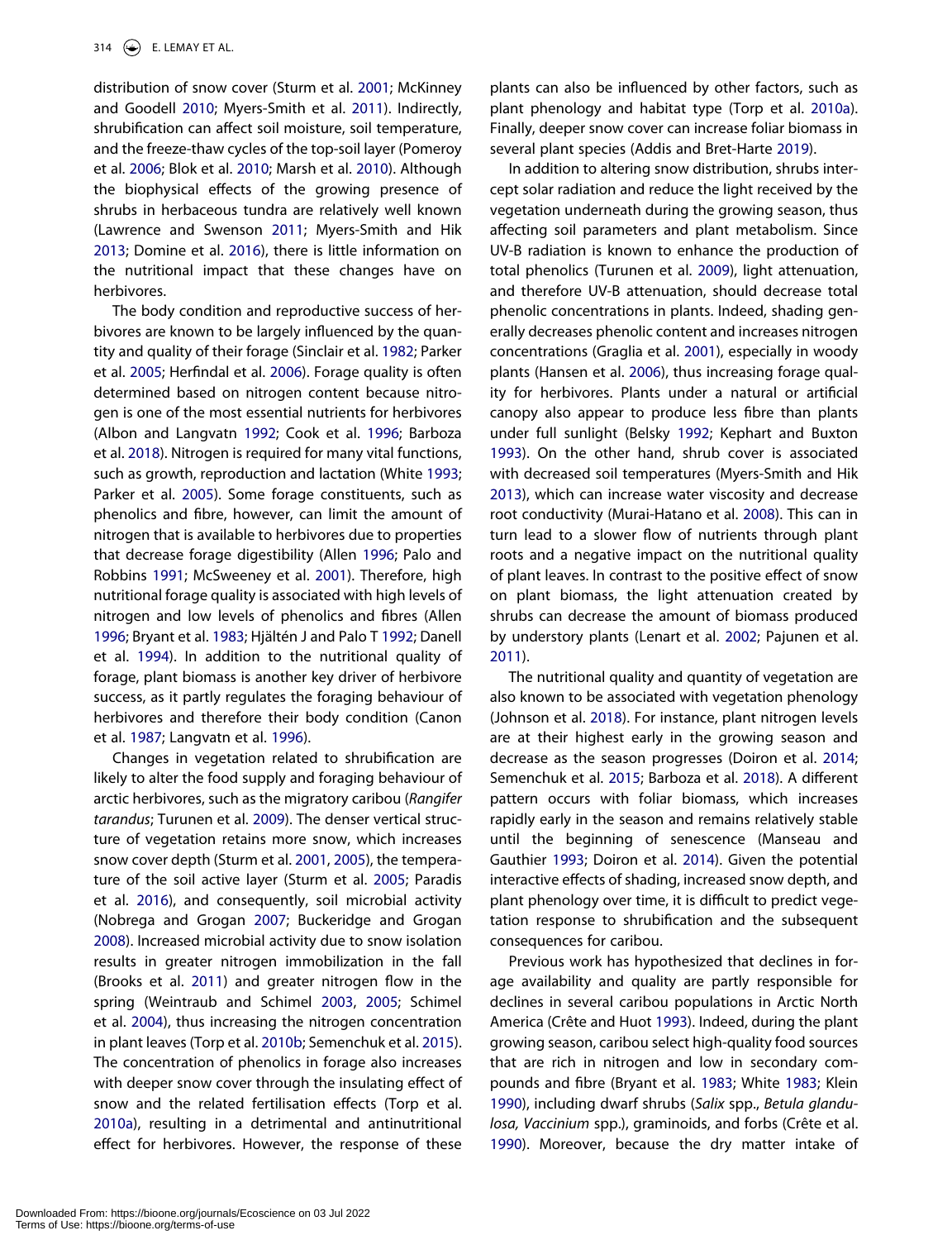<span id="page-3-2"></span>caribou at the peak of summer is more than double the amount consumed in winter (White [1983](#page-13-13); Boertje [1990\)](#page-10-6), caribou also depend on the quantity of food that is available in summer.

<span id="page-3-7"></span><span id="page-3-1"></span>We conducted an experiment to test the effect of increased snow depth and light attenuation on food resources for caribou throughout the summer. We focused on the summer resources that are most consumed by migratory caribou, such as shrubs and graminoids, which account for nearly half of their diet (Bergerud et al. [2007](#page-10-7)). Due to their widespread availability at the study site, we chose to use dwarf birch (*Betula glandulosa*) to represent shrubs and sedges (*Carex* spp.) to represent graminoids. The species that contributes the most to the shrubification of subarctic regions is *B. glandulosa* (Ropars and Boudreau [2012](#page-13-14)). Its quality can be influenced by the effects of its own snow retention, and to a lesser extent, by shading imposed by taller individuals, which blocks low-angle sunlight at high latitudes. For plants under the shrub canopy, we hypothesized that light attenuation would increase nutritional quality and decrease forage biomass, while increased snow depth would increase nutritional quality and forage biomass.

# **Material and methods**

#### *Study area*

<span id="page-3-8"></span>Deception Bay (62°08ʹ41" N, 74°41ʹ52" W) in Nunavik, Québec, Canada, is within the summer range of the Rivière-aux-Feuilles migratory caribou herd (Taillon et al. [2012\)](#page-13-15). The region is characterized by an arctic <span id="page-3-4"></span>herbaceous tundra with dwarf shrubs (Ministère des Forêts, de la Faune et des Parcs [2018\)](#page-12-20) and dominated by Poaceae (mainly *Poa arctica, Calamagrostis lapponica*  and *Anthoxanthum monticola* subsp. *alpinum*), Cyperaceae (*Carex bigelowii, Carex vaginata, Carex rupestris* and *Eriophorum angustifolium* subsp. *angustifolium*), erect shrubs (mainly *Betula glandulosa* and *Salix* spp.), evergreen shrubs (mainly *Vaccinium vitis-idaea* and *Empetrum nigrum*) and bryophytes (Walker et al. [2005\)](#page-13-16). The mean summer temperature (June to August 2015–2018) was 5.3°C and precipitation ranged from 130 to 175 mm. Measurements were recorded in Salluit, the closest village (ca. 40 km) near Deception Bay (Environment and Climate Change Canada [2019\)](#page-11-14). This area is underlaid by continuous permafrost (Ministère des Forêts, de la Faune et des Parcs du Québec [2017\)](#page-12-21). The soil in this region is acidic ( $pH < 5.5$ ) and has a thin or absent organic layer (Walker et al. [2005\)](#page-13-16). The shrubification of the study site was not at an advanced stage, likely due to significant caribou browsing and harsh abiotic conditions (Plante et al. [2014\)](#page-12-22). Shrub stratification is therefore not yet developed.

#### <span id="page-3-9"></span><span id="page-3-6"></span><span id="page-3-5"></span><span id="page-3-3"></span>*Experimental design*

We implemented an experimental design that simulated the light and snow conditions induced by increased shrub cover [\(Figure 1](#page-3-0)). To account for the inherent spatial variability, we used a split-plot design composed of nine blocks that were placed along an 8-km transect. Each block was in a location that was free from topographic structures that may influence the wind or snow

<span id="page-3-0"></span>

**Figure 1.** Representation of one of the nine blocks in the experiment testing the effect of light attenuation and increased snow cover on the quantity and quality of caribou summer forage. The plot on the right is under increased snow cover (50–75 cm) created by a 1-m high snow fence while the plot on the left is under ambient snow cover (5–20 cm). The dark grey subplot is exposed to 60% shaded light while the white subplot is exposed to ambient light. We estimated biomass in the interception area and sampled vegetation for chemical analyses in the sampling area.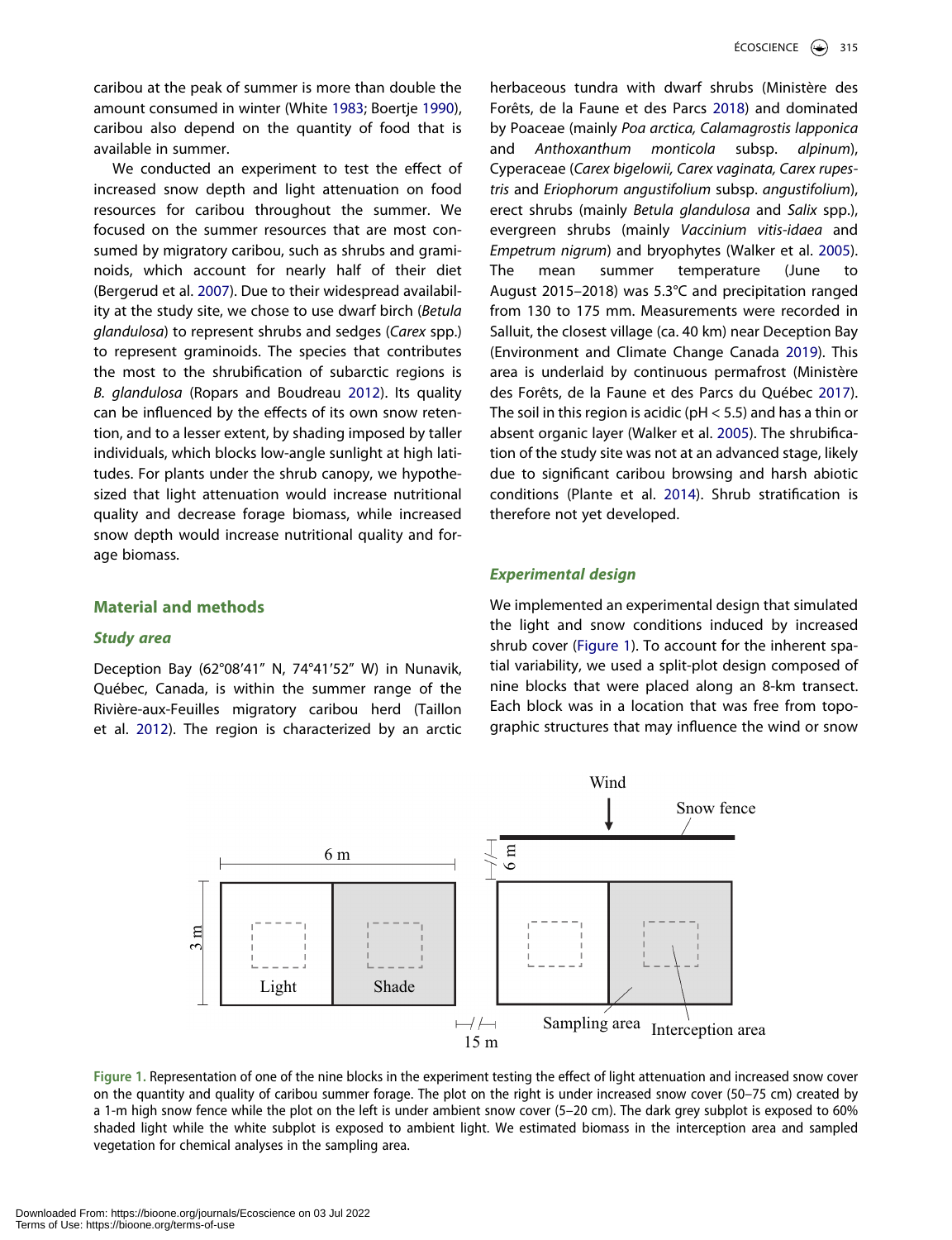<span id="page-4-1"></span>distribution. These locations were covered in homogenous vegetation that consisted mainly of shrubs and graminoids, both of which are consumed by migratory caribou in summer (Bergerud et al. [2007\)](#page-10-7). Each block was composed of paired main plots, in which one of two snow depth treatments was applied: unfenced, representing the ambient unmanipulated snow cover of the study area (snow depth  $= 5-20$  cm) or fenced, in which the snow cover is experimentally increased using snow fences (snow depth  $= 50 - 75$  cm). Snow fences (9 m long and 1 m high) were installed perpendicular to the prevailing south-easterly winter winds, at 6 m from the plot, to allow snow to accumulate evenly throughout the length of the plot (Cooper et al. [2011\)](#page-11-15). The snow fences reduce wind speed, which allows for wind-transported snow to be deposited on the lee side of the fence and for snow to accumulate in the fenced main plot (Semenchuk et al. [2015](#page-13-11)). Each main plot (unfenced and fenced) was then divided to form two adjacent subplots to which we assigned one of the two levels of light intensity: light (ambient light) or shade. We applied the shade treatment by installing shading tarps (SunBlocker®, Farmtek, Connecticut, United States) at the end of May and removing them at the end of August. The shading tarp reduced sunlight by 60%, which is similar to the reduction in global radiation found under a shrub canopy (Jonasson et al. [1999](#page-12-23)). The shading setup was designed using the Sketch Up 3D software package (version Pro 7.1, Trimble, California, United States) to optimize shading within the plot, despite the different orientations of the sun over the course of the day and during the summer, at the latitude of the study area. To verify the uniform effect of the snow fences in each plot, we estimated snow depth using snow rulers and camera traps during the winter before the start of the experiment. The experimental setup was installed in 2015, but we collected data in the summer 2018. Most of the experimental setup was left in place all year except for the shading tarps, which were removed at the end of each year and reinstalled the following year to prevent damage caused by snow.

#### <span id="page-4-6"></span><span id="page-4-5"></span>*Forage quality and NIRS calibration*

<span id="page-4-7"></span><span id="page-4-4"></span>We collected leaf samples in the sampling area (approx.  $8 \text{ m}^2$ ) of each subplot ( $n = 36$ ; [Figure 1](#page-3-0)). Samples were collected over four different time periods (16–18 July, 4–6 August 2011–13 August and 19–22 August 2018) for *B. glandulosa* and over three periods (16–18 July, 4–6 August and 19–22 August 2018) for *Carex* spp., for a total of 144 *B. glandulosa* samples and 108 *Carex* spp. samples. The late snow melt in 2018 delayed the bud burst and the beginning of the growing season, <span id="page-4-3"></span><span id="page-4-2"></span><span id="page-4-0"></span>not enough foliage available to support a fourth sampling period for *Carex* spp. For *B. glandulosa*, we harvested leaves from different plants by moving around within the sampling area, stripping a few branches at a time to imitate a caribou bite. For *Carex* spp., we harvested a few leaves from different plants in a similar way by moving within the sampling area and carefully pulling at the base of the leaves without uprooting the plants. For both species, we took special care not to collect samples that might have been naturally shaded by other plants to avoid any confounding effects. Each sample weighed approximately 20 g and was placed in a labelled paper bag. Samples were air-dried using a fan for 48 hours following the day of harvest. The samples were re-dried in the laboratory at 50°C for 48 hours and milled to 0.5 mm (Ultra Centrifugal Mill ZM200 ©Retsch, Haan, Germany) after the field campaign. To estimate forage quality, we used a combined approach of laboratory analyses and near-infrared reflectance spectrophotometry (NIRS) (Champagne et al. [2018](#page-11-16)). NIRS is a spectroscopic method based on the absorption of near-infrared rays by organic matter and is widely used in agriculture to optimize forage analyses (Corson et al. [1999](#page-11-17); Decruyenaere et al. [2009\)](#page-11-18). All samples were first scanned with a NIRS DS2500 near-infrared spectrophotometer (FOSS Analytics, Hillerød, Danemark) at intervals of 0.5 nm to acquire a near-infrared spectrum of 780 to 2498 nm that is unique to each sample. To select the samples to be analyzed in the laboratory, we used WinISI calibration software (version 4.8.0, FOSS Analytics, Hillerød, Danemark). The *select* function in this software identifies redundant and deviant samples of NIR spectra based on Principal Component Analysis (PCA) scores (Næs and Martens [1988](#page-12-24)). These identified spectra were set aside and a random subset across the remaining spectra was selected for laboratory analyses. Deviant spectra were then added to this subset to be analyzed in the laboratory since their values cannot be predicted by WinISI software. We then performed laboratory analyses to determine nitrogen content (N), acid detergent fibre (ADF: cellulose and lignin) and total phenolic content. We estimated the nitrogen content ( $n_{B.$  *qlandulosa*  $= 80$ ,  $n_{Carex spp}= 51$ ) with a Trumac CNS determinator (Leco, St-Joseph, Michigan, United States) and the leaf fibre content using acid-detergent fibre analyses (*nB. glandulosa* = 80, *nCarex* spp. = 108; ANKOM Fiber Analyser 200, ANKOM Technology). For *B. glandulosa*, we estimated the total phenolic content (*n* = 80) using the Folin-Ciocalteu method (Singleton and Rossi [1965\)](#page-13-17), following the protocol described in Dudonné et al. ([2015](#page-11-19)). The obtained chemical values of each sample were paired to their respective spectrum through the

explaining the first sampling date in July. There was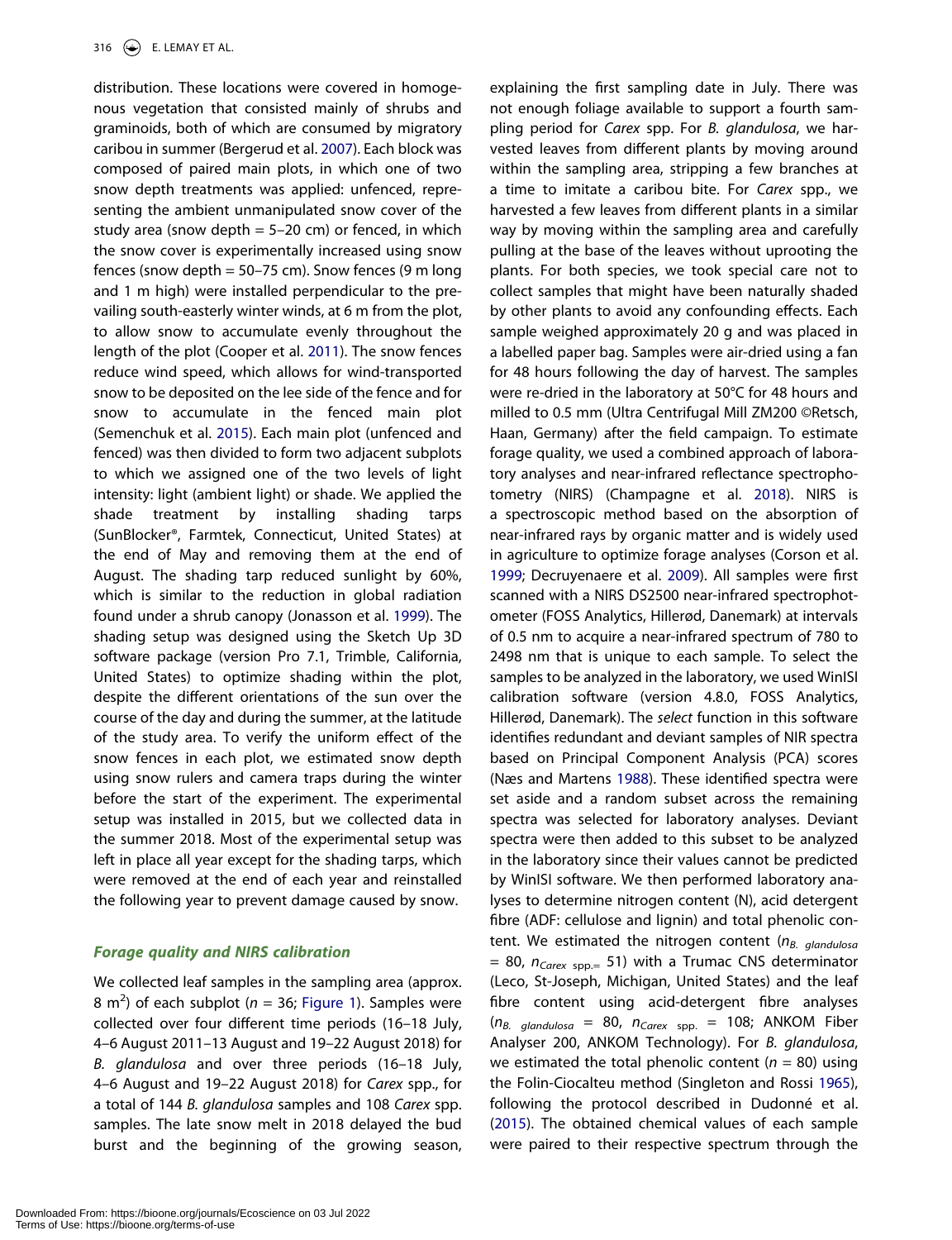<span id="page-5-6"></span>WinISI software package in order to establish empirical calibrations for plant constituents (N, ADF and phenolics) of each forage type (*B. glandulosa* and *Carex* spp.). These calibrations were developed using modified partial least-squares regressions with cross-validation (Shenk and Westerhaus [1991\)](#page-13-18) in WinISI. Using this method, the chemical content of samples that had not been analyzed in the laboratory could be predicted directly from their respective spectra. We selected the model with the lowest standard error when crossvalidated with candidate models produced with a variety of mathematical treatments applied to the spectra, including degree of derivatization, smoothing, and scatter correction (DeGabriel et al. [2008](#page-11-20)). All calibrations were validated using an independent set of 20 *B. glandulosa* samples and 12 *Carex* spp samples. This combined approach allowed us to minimize the cost of laboratory analyses and the amount of plant matter required while providing reliable estimates of forage quality variables.

### <span id="page-5-1"></span>*Forage biomass*

<span id="page-5-2"></span><span id="page-5-0"></span>We estimated the biomass of *B. glandulosa* leaves and vegetation under the canopy (*Carex* spp.) in each subplot over five time periods (4–7 July 2016–18 July, 4–6 August 2011–13 August and 19–22 August 2018). We used the point intercept method with 25 systematic points within a 75  $\times$  75 cm frame (Jonasson [1988;](#page-12-25) Brathen and Hagberg [2004](#page-10-8)). To ensure that the number of intercepted hits represents an unbiased estimate of biomass, we applied the point intercept method in 0.56  $m<sup>2</sup>$  plots outside the experimental setup. We then harvested all the *B. glandulosa* and *Carex* spp. leaves within those plots. Samples were air-dried with a fan for 48 hours following the day of harvest. The samples were then re-dried in the laboratory at 50°C for 48 hours and weighed. To establish an equation to estimate the leaf biomass in experimental pointintercept plots, we correlated the sample weights with the number of intercepts for both species (*B. glandulosa*  leaves:  $y = 1.19x + 1.38$ ,  $R^2 = 0.76$ ,  $n = 55$  plots; *Carex* spp.:  $y = 1.74x + 6.32$ ,  $R^2 = 0.49$ ,  $n = 30$  plots, where  $y =$  leaf biomass and  $x =$  number of intercepts).

## *Statistical analyses*

<span id="page-5-4"></span>We examined the effects of the snow and shade treatments throughout the growing season on nitrogen content, total phenolic content (*B. glandulosa* only), ADF content, and leaf biomass for *B. glandulosa* and *Carex*  spp. We used a linear mixed model (package nlme, Pinheiro et al. [2016](#page-12-26)) with snow treatment, shade

treatment, and sampling period as fixed effects, and with the random intercepts being a subplot nested in the main plot of each block [\(Figure 1\)](#page-3-0). We also modelled the heterogeneous structure of variance across sampling periods to visually check for autocorrelation between repeated measures (package stats, R Core Team [2019\)](#page-13-19). No temporal autocorrelation was found in the model residuals and all statistical assumptions were fulfilled. We analyzed the pairwise differences of significant effects ( $\alpha$  < 0.05) using protected least square means (package lsmeans, Lenth [2016\)](#page-12-27). All statistical analyses were performed in R version 3.5.3 (R Core Team [2019\)](#page-13-19).

# <span id="page-5-5"></span><span id="page-5-3"></span>**Results**

Nitrogen concentration in *B. glandulosa* was influenced by the interaction between sampling period and light intensity [\(Table 1](#page-6-0);  $F_{3,96} = 9.9$ ,  $p < 0.01$ ). Early in the growing season (17 July), the nitrogen concentration was higher in leaves growing in the shade than in leaves under ambient light conditions ([Figure 2a](#page-6-1)). The differences in leaf nitrogen concentrations between shade and ambient light conditions decreased progressively over time but remained significant until the end of the growing season [\(Figure 2a\)](#page-6-1). Nitrogen concentration in *Carex* spp. was also influenced by the interaction between sampling period and light intensity [\(Table 1](#page-6-0);  $F_{2,64} = 12.4$ ,  $p < 0.01$ ). The difference in nitrogen content between shaded plots and ambient light was not significant early in the growing season, but the difference increased progressively over time and became significant by mid-season [\(Figure 2b\)](#page-6-1). Nitrogen concentration was not influenced by snow depth for either *B. glandulosa* ( $F_{1,8} = 0.7$ ,  $p = 0.42$ ; [Table 1\)](#page-6-0) or *Carex spp.*  $(F<sub>1,8</sub> = 2.6, p = 0.14;$  [Table 1](#page-6-0)).

Total phenolic concentration in *B. glandulosa* was also influenced by the interaction between the sampling period and light intensity ( $F_{3,96}$  = 10.1,  $p < 0.01$ ; [Table](#page-6-0) [1\)](#page-6-0). Phenolic concentrations in shaded leaves were lower than for leaves in ambient light early in the growing season (17 July), but the difference was not significant after this period [\(Figure 3a](#page-7-0)). In addition, total phenolic concentration was influenced by the interaction between the sampling period and snow depth  $(F_{3,96})$  $= 5.1, p < 0.01$ ; [Table 1\)](#page-6-0); deeper snow decreased the phenolic concentration in *B. glandulosa* leaves early in the season (17 July) compared to ambient snow depth, but the effect of snow depth on phenolic concentration dissipated over the growing season ([Figure 3b\)](#page-7-0).

ADF concentration in *B. glandulosa* was not influenced by light intensity ( $F_{1,16} = 0.06$ ,  $p = 0.81$ ; [Table 1\)](#page-6-0) or snow depth ( $F_{1,8} = 0.36$ ,  $p = 0.57$ ; [Table 1\)](#page-6-0), but ADF concentrations decreased over the growing season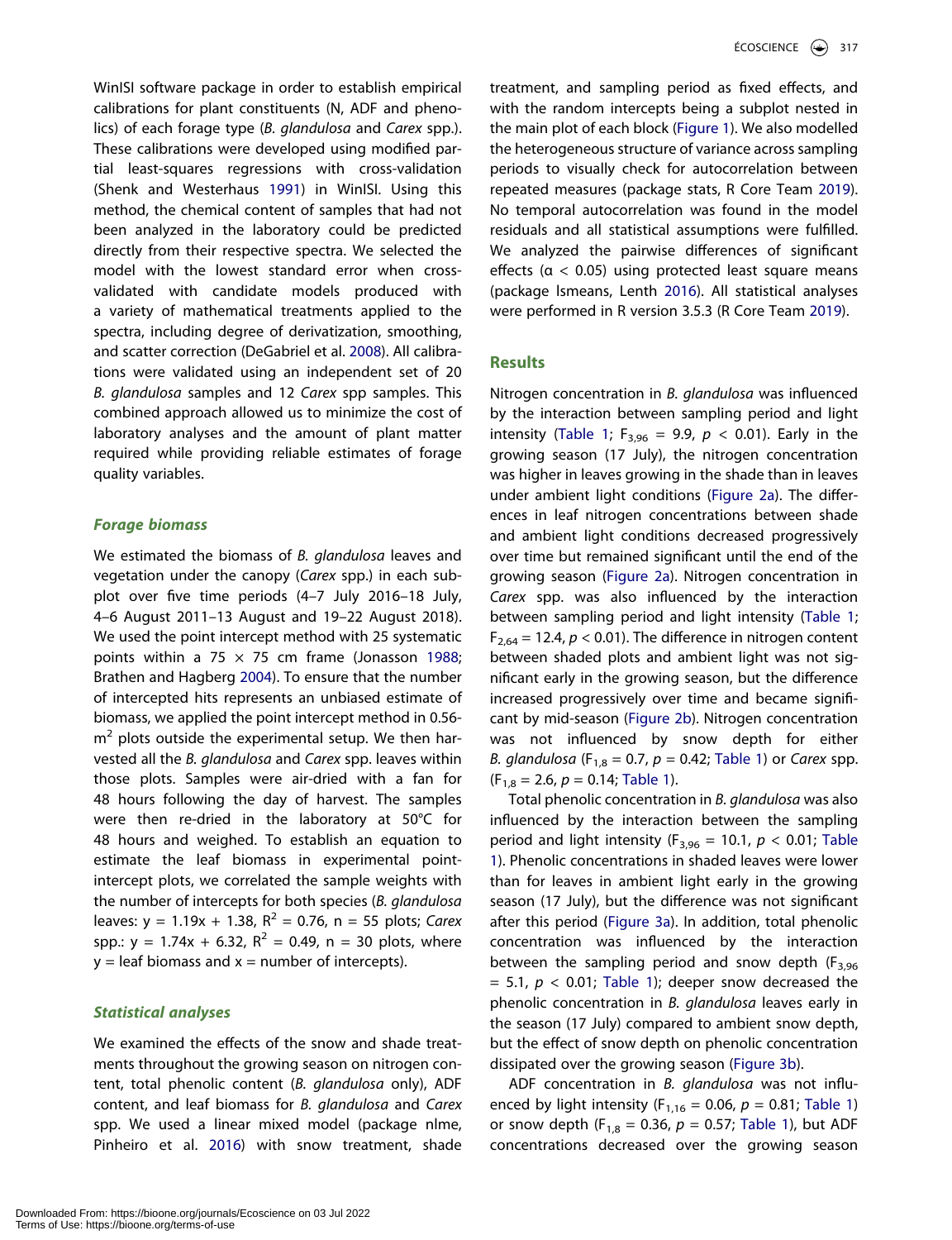#### 318  $\bigodot$  E. LEMAY ET AL.

<span id="page-6-0"></span>**Table 1.** Summary of the ANOVA used to test the effects of light attenuation and snow accumulation on chemical components of *B. glandulosa* and *Carex* spp. in the summer 2018 at Deception Bay, Nunavik (Québec, Canada). ANOVAs include subplots (light treatment) nested in main plots (snow treatment) nested in blocks as a random intercept. The degrees of freedom (df) of the numerator (num) and denominator (den) and the effect of snow treatment (S), light treatment (L), and sampling period (P) on each chemical component are shown. Degrees of freedom for foliar biomass are in parentheses, as there were five sampling periods for this variable.

|                   |                        |         | Source of variation |           |                     |              |              |              |                       |
|-------------------|------------------------|---------|---------------------|-----------|---------------------|--------------|--------------|--------------|-----------------------|
| Species           | Response variable      |         | Snow (S)            | Light (L) | Sampling period (P) | $S \times L$ | $S \times P$ | $L \times P$ | $S \times L \times P$ |
| Betula glandulosa | df                     | num-den | $1 - 8$             | $1 - 16$  | $3 - 96$            | $1 - 16$     | $3 - 96$     | $3 - 96$     | $3 - 96$              |
|                   |                        |         | $(1-8)$             | $(1-16)$  | $(4 - 128)$         | $(1-16)$     | $(4 - 128)$  | $(4 - 128)$  | $(4 - 128)$           |
|                   | Nitrogen               | F ratio | 0.72                | 51.87     | 162.55              | 1.94         | 1.35         | 9.90         | 1.13                  |
|                   |                        | P value | 0.42                | < 0.01    | < 0.01              | 0.18         | 0.26         | < 0.01       | 0.34                  |
|                   | <b>Total phenolics</b> | F ratio | 1.34                | 11.15     | 34.07               | 0.29         | 5.14         | 10.06        | 0.40                  |
|                   |                        | P value | 0.28                | < 0.01    | < 0.01              | 0.60         | < 0.01       | < 0.01       | 0.76                  |
|                   | ADF                    | F ratio | 0.36                | 0.06      | 44.41               | 0.14         | 0.63         | 0.56         | 1.15                  |
|                   |                        | P value | 0.57                | 0.81      | < 0.01              | 0.72         | 0.60         | 0.64         | 0.33                  |
|                   | Foliar biomass         | F ratio | 3.14                | 0.50      | 33.23               | 4.55         | 1.99         | 0.79         | 0.91                  |
|                   |                        | P value | 0.11                | 0.49      | < 0.01              | 0.04         | 0.10         | 0.54         | 0.46                  |
| Carex spp.        | df                     | num-den | $1 - 8$             | $1 - 16$  | $2 - 64$            | $1 - 16$     | $2 - 64$     | $2 - 64$     | $2 - 64$              |
|                   |                        |         | $(1-8)$             | $(1-16)$  | $(4 - 128)$         | $(1-16)$     | $(4 - 128)$  | $(4 - 128)$  | $(4 - 128)$           |
|                   | Nitrogen               | F ratio | 2.63                | 162.40    | 158.08              | 0.45         | 0.34         | 12.36        | 0.225                 |
|                   |                        | P value | 0.14                | < 0.01    | < 0.01              | 0.51         | 0.71         | < 0.01       | 0.80                  |
|                   | ADF                    | F ratio | 0.01                | 15.56     | 7.69                | 8.44         | 1.43         | 1.06         | 1.32                  |
|                   |                        | P value | 0.92                | < 0.01    | < 0.01              | 0.01         | 0.25         | 0.35         | 0.27                  |
|                   | Foliar biomass         | F ratio | 3.65                | 0.17      | 25.83               | 1.91         | 1.40         | 0.36         | 0.53                  |
|                   |                        | P value | 0.09                | 0.69      | < 0.01              | 0.18         | 0.24         | 0.83         | 0.71                  |

<span id="page-6-1"></span>

**Figure 2.** Leaf nitrogen concentration (%) and 95% confidence intervals throughout summer 2018 for (a) *Betula glandulosa* and (b) *Carex* spp. for shaded (n = 18) and ambient light (n = 18) plots in the arctic tundra at Deception Bay, Nunavik, Canada. The analysis was performed using a linear mixed model with blocks ( $n = 9$ ) and all interactions involving blocks as random factors. Predictions that share a common letter are not significantly different (Protected Ismeans,  $\alpha = 0.05$ ).

 $(F_{3,96} = 44.4, p < 0.01$ ; [Table 1\)](#page-6-0). Fibre concentration was at its highest at the first sampling period, then rapidly dropped, and finally remained relatively stable afterwards [\(Figure 4a](#page-7-1)). The concentration of ADF in *Carex*  spp. showed a slight but statistically significant variability over time ([Figure 4b\)](#page-7-1) and across treatment combinations [\(Figure 5\)](#page-8-0).

The foliar biomass of *B. glandulosa* was influenced by the interaction between snow depth and light intensity  $(F_{1,16} = 4.55, p = 0.04,$  [Table 1\)](#page-6-0); in ambient light, *B. glandulosa* produced more biomass under deep snow cover than under ambient snow cover ([Figure 6\)](#page-8-1). As expected, foliar biomass increased throughout the growing season both for *B*. glandulosa  $(F_{1,16} = 33.23)$ ,  $p$  < 0.01, [Table 1](#page-6-0)) and *Carex* spp. (F<sub>1,16</sub> = 25.83, *p <* 0.01, [Table 1](#page-6-0)). Otherwise, we found no statistical differences between experimental treatments for *Carex*  spp. ([Table 1\)](#page-6-0).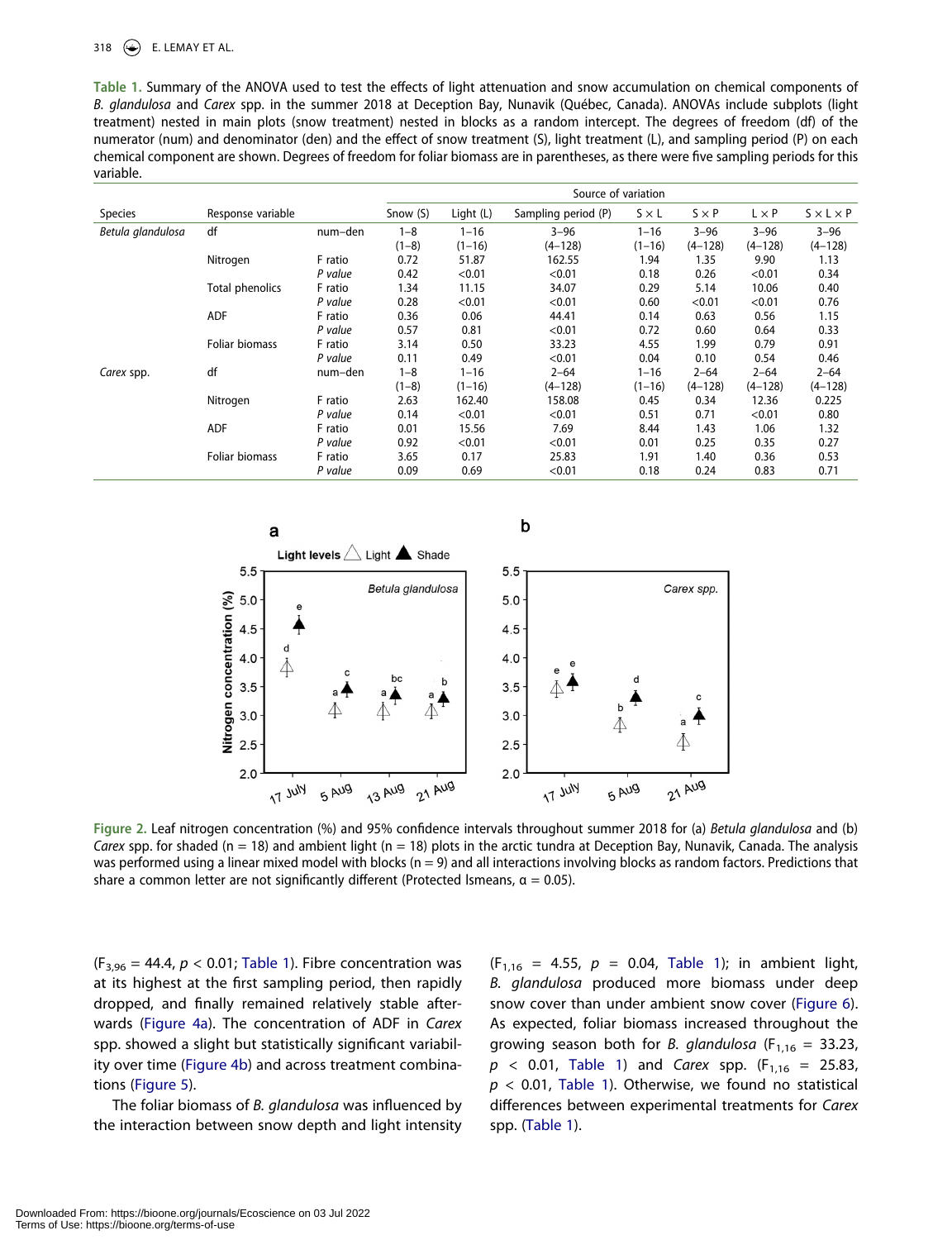<span id="page-7-0"></span>

**Figure 3.** Total phenolic concentration (mg Gallic Acid Equivalent/g) and 95% confidence intervals throughout summer 2018 for *Betula glandulosa* for (a) shaded (n = 18) and ambient light (n = 18) plots and for (b) deep snow (n = 18) and ambient snow depth plots (n = 18) in the arctic tundra at Deception Bay, Nunavik, Canada. The analysis was performed using a linear mixed model with blocks (n = 9) and all interactions involving blocks as random factors. Predictions that share a common letter are not significantly different (Protected Ismeans,  $\alpha = 0.05$ ).

<span id="page-7-1"></span>

**Figure 4.** Acid detergent fibre (ADF) concentration (%) and 95% confidence intervals throughout summer 2018 for (a) *Betula glandulosa* and (b) *Carex* spp. for all experimental plots (n = 36) in the arctic tundra at Deception Bay, Nunavik, Canada. The analysis was performed using a linear mixed model with blocks ( $n = 9$ ) and all interactions involving blocks as random factors. Predictions that share a common letter are not significantly different (Protected Ismeans,  $\alpha = 0.05$ ).

# **Discussion**

<span id="page-7-2"></span>We experimentally tested the effects of increased snow depth and light attenuation, two of the most significant impacts of shrub densification in arctic environments, on forage quality and quantity for caribou during the summer. We observed the greatest differences in nutrient quality early in the season, which coincides with the period of highest nutritional requirements for caribou (Taillon et al. [2013](#page-13-20)). Our results therefore suggest that the light attenuation created by shrub expansion might provide higher quality forage.

Leaves in shaded conditions have higher nitrogen concentrations than leaves under ambient light conditions, both for *Carex* spp. and *B. glandulosa*, which is consistent with other studies (Graglia et al. [2001](#page-11-9); Hansen et al. [2006](#page-11-10)). Our results indicate that *Carex* spp. under shrub cover would be of higher nutritional quality than those exposed to ambient light. These results can be explained by a nitrogen dilution effect, where plants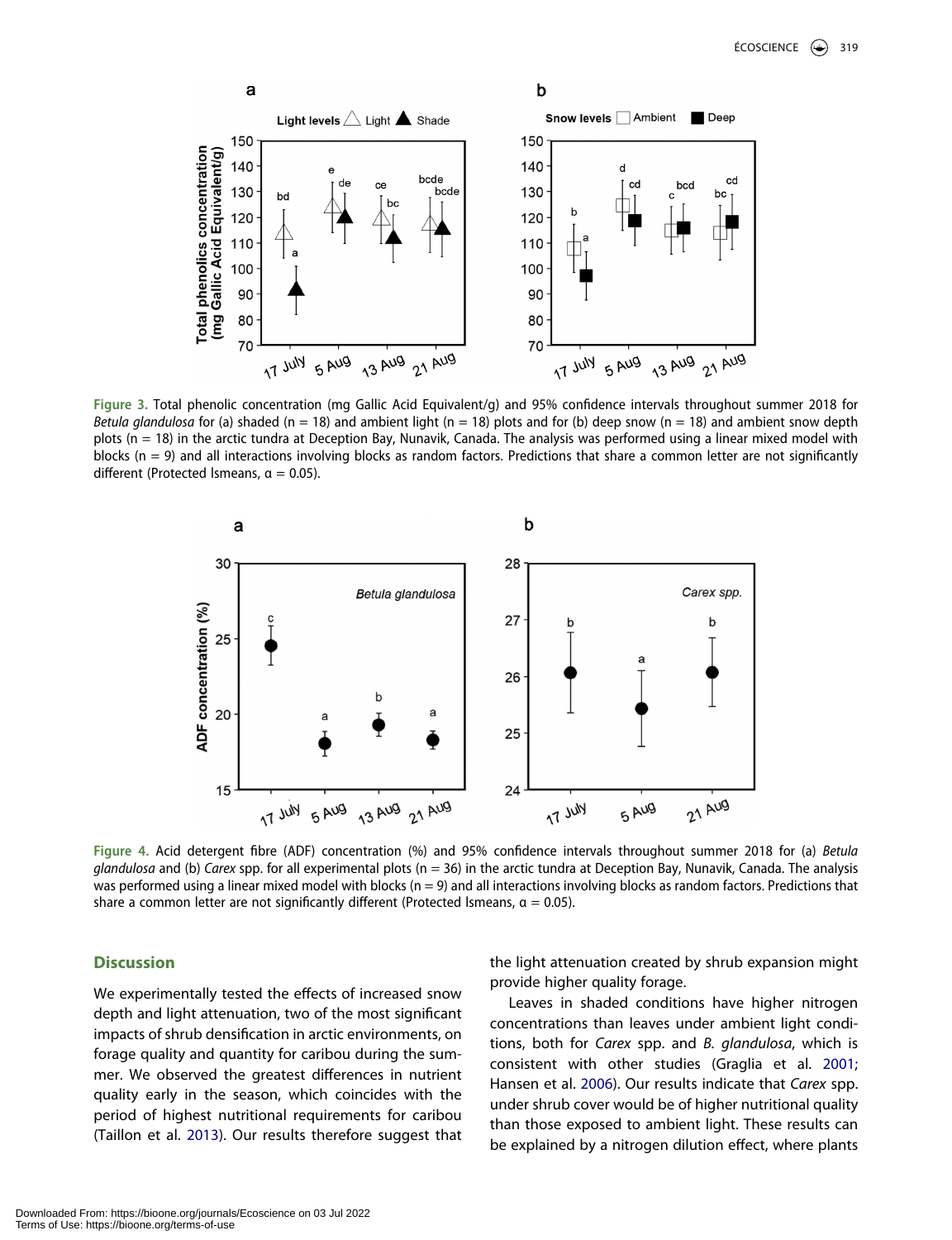<span id="page-8-0"></span>

**Figure 5.** Acid detergent fibre (ADF) concentration (%) and 95% confidence intervals for *Carex* spp. for each experimental plot  $(n = 36)$  in the arctic tundra at Deception Bay, Nunavik, Canada. The analysis was performed using a linear mixed model with blocks ( $n = 9$ ) and all interactions involving blocks as random factors. Predictions that share a common letter are not significantly different (Protected Ismeans,  $\alpha = 0.05$ ).

<span id="page-8-5"></span><span id="page-8-4"></span>exposed to full sunlight could produce more nitrogenfree photoprotective compounds such as carotenoids (Demmig-Adams and Adams [1992](#page-11-21)) and anthocyanins (Hatier and Gould [2008](#page-11-22)). An alternative explanation is that the shading treatment might have reduced soil evapotranspiration. This may have allowed plants to benefit from a greater flow of water and nutrients such as nitrogen, ultimately increasing nitrogen concentrations in the leaves (Walters and Reich [1997\)](#page-13-21). In contrast to results from other studies (Van der Wal et al. [2000;](#page-13-22) Walsh et al. [1997](#page-13-23); Welker et al. [2005](#page-13-24)), increased snow depth did not alter the nitrogen content in the leaves of plants in our experiment.

<span id="page-8-9"></span><span id="page-8-8"></span><span id="page-8-7"></span><span id="page-8-6"></span><span id="page-8-3"></span><span id="page-8-2"></span>The physical condition and reproductive capacity of caribou have been shown to be closely linked to the nitrogen content in their diet (McEwan and Whitehead [1970;](#page-12-28) Parker et al. [2005](#page-12-5); Barboza and Parker [2006\)](#page-10-9). For *B. glandulosa*, the differences in nitrogen content in response to variations in light levels decreased throughout the season, while they increased for *Carex* spp. This could be because *Carex* spp. have the ability to draw resources from their rhizomes, a concentrated source of nitrogen, under stressful conditions (Brooker et al. [1999\)](#page-11-23).

<span id="page-8-1"></span>

**Figure 6.** Number of leaf intercepts (proxy of foliar biomass) and 95% confidence intervals for *B. glandulosa* for each experimental subplot ( $n = 36$ ) in the arctic tundra at Deception Bay, Nunavik, Canada. The analysis was performed using a linear mixed model with blocks ( $n = 9$ ) and all interactions involving blocks as random factors. Predictions that share a common letter are not significantly different (Protected Ismeans,  $\alpha = 0.05$ ).

For *B. glandulosa*, the difference between the quality of shaded leaves and leaves under ambient light was at its greatest in early July. This timing coincides with the period of peak lactation for caribou (Taillon et al. [2013\)](#page-13-20), an energetically costly period for females (Boertje [1990\)](#page-10-6), and is also when caribou most often select *B. glandulosa*  over other forage species (Crête et al. [1990](#page-11-13)). These behaviours emphasize the positive effect that higher forage quality (induced by shade) can have in the early summer. Finally, we did not observe snow depth to have any effect on nitrogen concentrations in leaves, which contrasts with the hypothesis from Sturm et al. [\(2005\)](#page-13-6) related to the potential fertilization effect of deeper snow cover. However, in our study, the effect of snow depth may not have been significant due to the short duration of our experiment in the low-productivity environment that is characteristic of the arctic tundra. In this context, snow-induced changes in soil and therefore in foliar content might take a few more years to occur.

Our results showed that *B. glandulosa* leaves in shade or in deep snow cover contained lower phenolic concentrations than leaves in ambient light or ambient snow cover in early season, which corresponds to the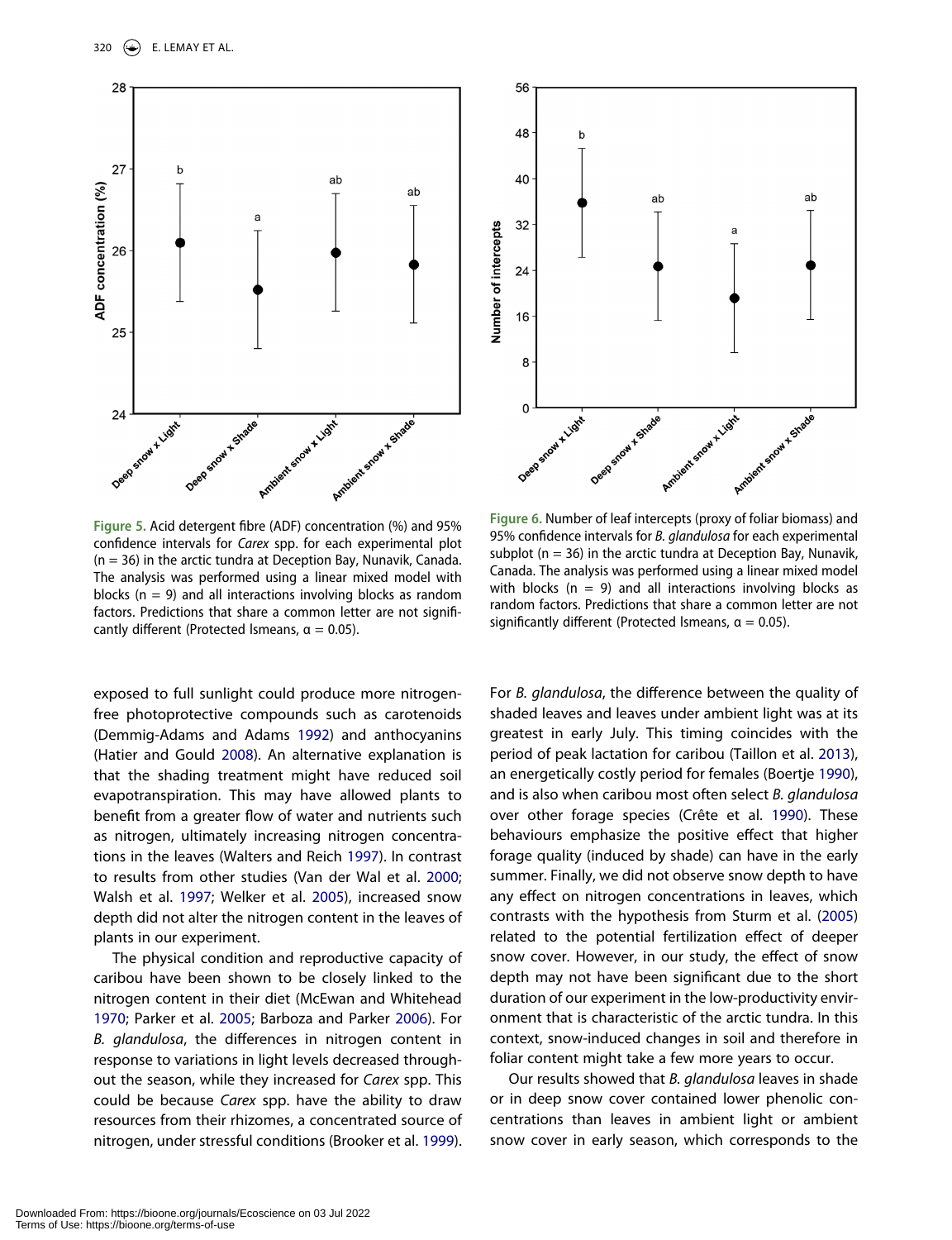<span id="page-9-2"></span><span id="page-9-1"></span>peak of caribou foraging (Crête et al. [1990](#page-11-13); Bergerud et al. [2007\)](#page-10-7). The lower phenolic concentrations could be induced by the delayed growth of shaded or snowcovered plants, resulting in a delay in the production of secondary metabolites such as phenolics. At the beginning of the season, plants invest more resources in growth than in defence and production of secondary metabolites (Feeny [1970;](#page-11-24) Mattson [1980;](#page-12-29) Bryant et al. [1983\)](#page-11-4). There is evidence that caribou may select *B. glandulosa* early in the growing season (Bergerud [1972;](#page-10-10) Crête et al. [1990](#page-11-13); Bergerud et al. [2007](#page-10-7)) because of the low phenolic content. Moreover, it has been previously shown that caribou optimize their foraging behaviour by selecting plants with a high ratio of nutrients to secondary metabolites (Kuropat and Bryant [1980\)](#page-12-30). Lower phenolic production in shrubs could increase the food quality for caribou in the context of shrubification, at least in shrubs growing under the canopy of larger shrubs or those exposed to less sunlight.

<span id="page-9-4"></span><span id="page-9-3"></span>The ADF concentration for *B. glandulosa* leaves was highest at the beginning of the season, which is consistent with the results from Klein [\(1990](#page-12-19)), but contrasted with the gradual increase in ADF that is generally expected over the growing season (Reeves [1987](#page-13-25); Manseau and Gauthier [1993\)](#page-12-18). This inconsistency could be due to bud scales contaminating the samples, because several leaves were still in the bud during the first sampling session. Indeed, since the leaves were harvested by stripping the branches to imitate caribou, it is possible that some leaves in an earlier stage of development or even in the form of buds were harvested with the samples. The higher lignin content of *B. glandulosa*  buds compared to leaves (Polák et al. [2006](#page-13-26)) may have affected the ADF concentration of the samples, although we did not find any examples of this type of contamination in the literature. No precise data were collected regarding the developmental stages of the leaves contained in each sample, although we visually assessed that most of the leaves collected in the field were fully open. Regardless of these circumstances, the values reported in our results still reflect the caribou forage because they generally consume the leaves of shrubs by stripping the shoots from the base to the tip, likely consuming some bud scales in the process (Béland et al., unpublished data). The high-fibre content at the beginning of the season could therefore slightly decrease shrub digestibility (Reeves [1987](#page-13-25)). Nevertheless, ADF content in *B. glandulosa* is low compared to that of other plant groups such as evergreens (Klein [1990](#page-12-19)) and is similar to that of *Carex* spp. For *Carex* spp., the date influenced ADF concentration but the changes over time were small and thus likely had little impact on the nutritional quality of the leaves for caribou.

<span id="page-9-5"></span>The foliar biomass in *B. glandulosa* increased when exposed to ambient light and deep snow, suggesting <span id="page-9-6"></span>that shrubs produce more leaves under these conditions. This increase, in combination with shrubification itself, is therefore likely to have a positive nutritional impact on caribou if overgrown shrubs or those located north (i.e., away from the sun) of neighbouring plants within the patch constitute a significant proportion of the shrub population. However, since the increase in *B. glandulosa* biomass can negatively influence the cover of other shrub species (such as *Salix planifolia*; Ropars et al. [2015\)](#page-13-27) that are also consumed by caribou (Bergerud et al. [2007](#page-10-7)), it is possible that this increase in biomass may reduce the availability of other caribou forage. Both *B. glandulosa* and *Carex* spp. followed the usual pattern of increasing foliar biomass throughout the growing season (Beamish et al. [2016](#page-10-11)), no matter the experimental treatment. However, regardless of the snow treatment, the shading treatment did not impact biomass, which is not what we expected to observe. We expected that a 60% reduction in solar radiation would negatively affect the amount of biomass produced. This unexpected result could be explained by the fact that in arctic environments, nutrients are more limiting than light (Shaver et al. [1986](#page-13-28)). Considering the limited availability of nutrients, the light level required to achieve maximum growth is probably less than 60% of natural solar radiation. This explanation is consistent with the results from Jonasson et al. [\(1999\)](#page-12-23).

<span id="page-9-7"></span><span id="page-9-0"></span>Since we use experimental simulations in a natural environment, there are inherent limitations to our study. For logistical reasons, in our experimental setup, the shading treatment had to be applied to all vegetation in the plots, including shrubs. However, shrubification in the natural environment would result in shrubs receiving full light being in the highest layer of vegetation, while vegetation under the canopy (forbs, sedges, graminoids, etc.) would be shaded by shrubs. Nevertheless, given the vertical growth structure of shrubs (Paradis et al. [2016\)](#page-12-11), some younger or smaller individuals or those positioned north in a shrub patch are likely to be shaded by taller shrubs that partially block the sun, especially at high latitudes, where they are at low angles relative to the horizon. For the purpose of our experiment, we considered the shrubs located in the shaded plots to be representative of those smaller shrubs that would be shaded in the natural environment. The shrubs in ambient light plots were considered to be representative of the larger shrubs that would receive full light in the natural environment. An evaluation of the availability and use of shrubs growing in shaded conditions is required to fully understand the implications of our results. Another limitation was our inability to simulate the soil enrichment that results from the additional litter produced by shrubs during shrub expansion. As reported by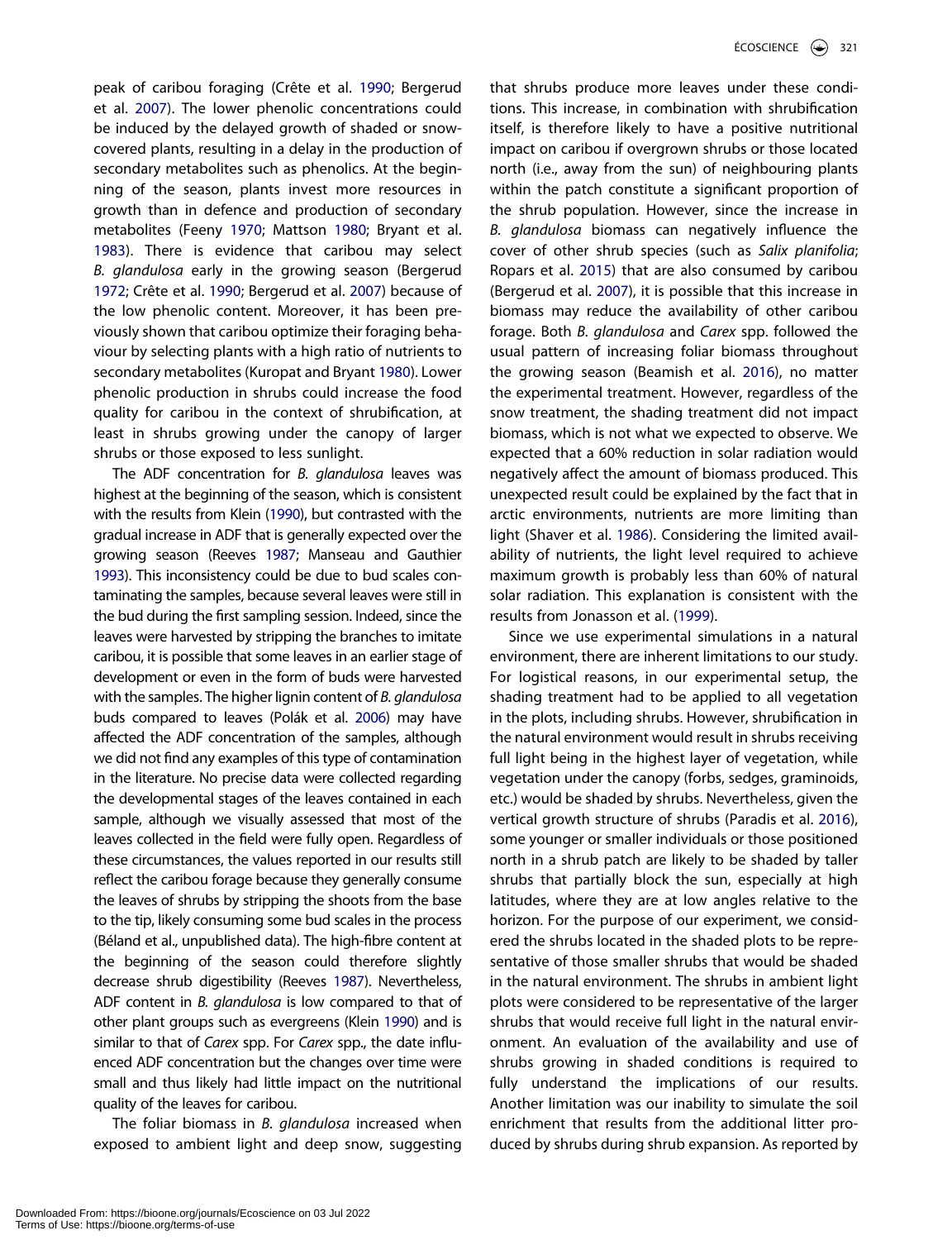<span id="page-10-13"></span>Buckeridge et al. ([2010](#page-11-25)), litter accumulation enhances nitrogen cycling as well as nitrogen pools in the soil, which may impact the nitrogen concentration in leaves. In addition, the total nitrogen measurements from our study did not allow us to assess changes in nitrogen compounds at a finer scale. For instance, if the excess nitrogen in the shaded leaves is inorganic rather than organic, the nutritional value of the leaves would be lower because they would be more difficult to digest (Mattson [1980\)](#page-12-29). Finally, because caribou do not consume as much *B. glandulosa* in western Canada compared to eastern Canada, likely due increased phenols (Bryant et al. [2014](#page-11-26)), this could limit the scope of our results concerning this species.

<span id="page-10-14"></span><span id="page-10-12"></span>Although our results show an overall positive effect on caribou summer forage, some inherent aspects of shrubification could be detrimental for caribou. Chagnon and Boudreau [\(2019\)](#page-11-27) have shown that shrubs may outcompete lichens, the primary winter forage for caribou (Danell et al. [1994\)](#page-11-5), through competition for light and soil nutrients. Increased shrub cover may also lead to decreased food availability in shaded areas due to physical constraints, even though the shaded leaves would be of higher quality. Moreover, increased snow cover created by shrub snow retention could increase energy costs associated with caribou movement (Fancy and White [1987\)](#page-11-28). Shrubification will likely increase the abundance of other ungulates such as moose (Tape et al. [2016\)](#page-13-29) in the long term, increasing competition for food resources.

<span id="page-10-16"></span><span id="page-10-15"></span>Few studies have examined the effect of shrubification on the nutritional value of caribou forage. Our results suggest that caribou may benefit from the positive effects of shading and deeper snow cover on the quantity and quality of two common components of their diet, *B. glandulosa* and *Carex* spp. However, since shrub expansion may also impact other plant groups that are consumed by caribou, we suggest widening the investigation of the nutritional impact of shrub expansion to lichens and forbs using a combination of experimental and observational approaches.

# **Acknowledgments**

We are indebted to Glencore Raglan Mine for their collaboration, logistic support and the continuous use of their infrastructure. We thank the employees at Raglan Mine for logistical support, M. Yauck, C. Sritri, M. Leclerc and G. Daigle for statistical advice, M. Bonin, S. Boudreau, L. Lapointe and M. Leclerc for comments on the manuscript, B. Capolla and S. Béland for their help with field work and M.-C. Martin, D. Bolduc, V. Bellavance, C.-A. Dumaine and E. Roy for their help in the lab. J. Hénault-Richard was instrumental in the sampling process and the establishment of the experiment over the years. Finally, we thank the Nunavimmiut for the opportunity to conduct research on their traditional land.

#### **Disclosure statement**

No potential conflict of interest was reported by the author(s).

# **Funding**

E. L. received scholarships from the Fonds de recherche du Québec – Nature et technologies (FRQNT) and Caribou Ungava. This project is part of the Caribou Ungava research program (www.caribou-ungava.ulaval.ca), supported by the Natural Sciences and Engineering Research Council (NSERC) of Canada [RDCPJ 469512 – 14], the ministère des Forêts, de la Faune et des Parcs du Québec, ArcticNet, Hydro-Québec, Glencore, Makivik Corporation and the Fonds de recherche du Québec - Nature et technologies.

#### **References**

- <span id="page-10-4"></span>Addis CE, Bret-Harte MS. [2019.](#page-2-0) The importance of secondary growth to plant responses to snow in the Arctic. Funct Ecol. 33(6):1050–1066.
- <span id="page-10-1"></span>Albon SD, Langvatn R. [1992.](#page-2-1) Plant phenology and the benefits of migration in a temperate ungulate. Oikos. 65(3):502–513. doi:[10.2307/3545568.](https://doi.org/10.2307/3545568)
- <span id="page-10-3"></span>Allen MS. [1996.](#page-2-2) Physical constraints on voluntary intake of forages by ruminants. J Anim Sci. 74(12):3063–3075. doi:[10.2527/1996.74123063x.](https://doi.org/10.2527/1996.74123063x)
- <span id="page-10-9"></span>Barboza PS, Parker KL. [2006.](#page-8-2) Body protein stores and isotopic indicators of N balance in female reindeer (*Rangifer tarandus*) during winter. Physiol Biochem Zool. 79(3):628–644. doi:[10.1086/502811](https://doi.org/10.1086/502811).
- <span id="page-10-2"></span>Barboza PS, Van Someren LL, Gustine DD, Bret-Harte MS. [2018.](#page-2-3) The nitrogen window for arctic herbivores: plant phenology and protein gain of migratory caribou (*Rangifer tarandus*). Ecosphere. 9(1):1–17. doi:[10.1002/ecs2.2073.](https://doi.org/10.1002/ecs2.2073)
- <span id="page-10-11"></span>Beamish AL, Nijland W, Edwards M, Coops NC, Henry G. [2016.](#page-9-0) Phenology and vegetation change measurements from true colour digital photography in high Arctic tundra. Arct Sci. 2 (2):33–49. doi:[10.1139/as-2014-0003.](https://doi.org/10.1139/as-2014-0003)
- <span id="page-10-5"></span>Belsky AJ. [1992.](#page-2-4) Effects of trees on nutritional quality of understorey gramineous forage in tropical savannas. Trop Grasslands. 26(1):12–20.
- <span id="page-10-10"></span>Bergerud AT. [1972](#page-9-1). Food habits of newfoundland caribou. J Wildlife Manage. 36(3):913–923. doi:[10.2307/3799448.](https://doi.org/10.2307/3799448)
- <span id="page-10-7"></span>Bergerud AT, Luttich SN, Camps L. [2007](#page-3-1). The return of caribou to Ungava. Montreal: McGill-Queen's University Press.
- <span id="page-10-0"></span>Blok D, Heijmans MMPD, Schaepman-Strub G, Kononov AV, Maximov TC, Berendse F. [2010.](#page-2-5) Shrub expansion may reduce summer permafrost thaw in Siberian tundra. Glob Change Biol. 16(4):1296–1305. doi:[10.1111/j.1365-2486.2009.02110.](https://doi.org/10.1111/j.1365-2486.2009.02110.x) [x.](https://doi.org/10.1111/j.1365-2486.2009.02110.x)
- <span id="page-10-6"></span>Boertje RD. [1990](#page-3-2). Diet quality and intake requirements of adult female caribou of the Denali Herd, Alaska. J Appl Ecol. 27:420–434. doi:[10.2307/2404291](https://doi.org/10.2307/2404291).
- <span id="page-10-8"></span>Brathen KA, Hagberg O. [2004](#page-5-0). More efficient estimation of plant biomass. J Veg Sci. 15(5):653–660. doi:[10.1111/j.1654-](https://doi.org/10.1111/j.1654-1103.2004.tb02307.x) [1103.2004.tb02307.x.](https://doi.org/10.1111/j.1654-1103.2004.tb02307.x)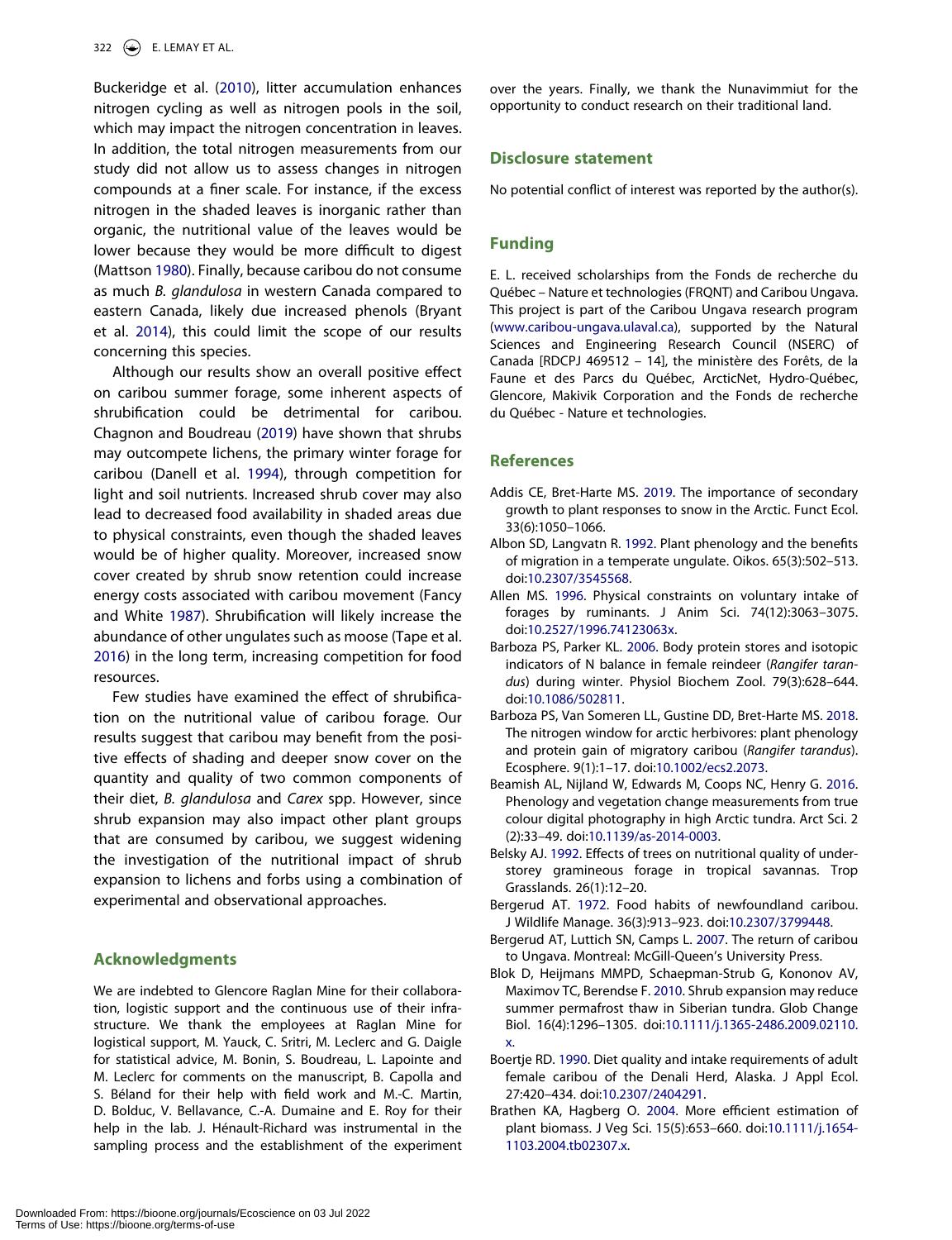- <span id="page-11-23"></span>Brooker RW, Callaghan TV, Jonasson S. [1999.](#page-8-3) Nitrogen uptake by rhizomes of the clonal sedge *Carex bigelowii*: a previously overlooked nutritional benefit of rhizomatous growth. New Phytol. 142(1):35–48. doi:[10.1046/j.1469-8137.1999.00384.x.](https://doi.org/10.1046/j.1469-8137.1999.00384.x)
- <span id="page-11-8"></span>Brooks PD, Grogan P, Templer PH, Groffman P, Öquist MG, Schimel J. [2011.](#page-2-6) Carbon and nitrogen cycling in snow–covered environments. Geography Compass. 5(9):682–699. doi:[10.1111/j.1749-8198.2011.00420.x.](https://doi.org/10.1111/j.1749-8198.2011.00420.x)
- <span id="page-11-4"></span>Bryant JP, Chapin FS, Klein DR. [1983](#page-2-7). Carbon nutrient balance of boreal plants in relation to vertebrate herbivory. Oikos. 40 (3):357–368. doi:[10.2307/3544308](https://doi.org/10.2307/3544308).
- <span id="page-11-26"></span>Bryant JP, Joly K, Chapin FS, DeAngelis DL, Kielland K. [2014](#page-10-12). Can antibrowsing defense regulate the spread of woody vegetation in arctic tundra? Ecography. 37(3):204–211. doi:[10.1111/](https://doi.org/10.1111/j.1600-0587.2013.00436.x)  [j.1600-0587.2013.00436.x](https://doi.org/10.1111/j.1600-0587.2013.00436.x).
- <span id="page-11-7"></span>Buckeridge KM, Grogan P. [2008](#page-2-8). Deepened snow alters soil microbial nutrient limitations in arctic birch hummock tundra. Appl Soil Ecol. 39(2):210–222. doi:[10.1016/j.](https://doi.org/10.1016/j.apsoil.2007.12.010)  [apsoil.2007.12.010](https://doi.org/10.1016/j.apsoil.2007.12.010).
- <span id="page-11-25"></span>Buckeridge KM, Zufelt E, Chu HY, Grogan P. [2010](#page-10-13). Soil nitrogen cycling rates in low arctic shrub tundra are enhanced by litter feedbacks. Plant Soil. 330(1–2):407–421. doi:[10.1007/](https://doi.org/10.1007/s11104-009-0214-8)  [s11104-009-0214-8.](https://doi.org/10.1007/s11104-009-0214-8)
- <span id="page-11-6"></span>Canon SK, Urness PJ, DeByle NV. [1987.](#page-2-9) Habitat selection, foraging behavior, and dietary nutrition of elk in burned aspen forest. J Range Manage. 40:433–438.
- <span id="page-11-27"></span>Chagnon C, Boudreau S. [2019.](#page-10-14) Shrub canopy induces a decline in lichen abundance and diversity in Nunavik (Québec, Canada). Arct Antarct Alp Res. 51(1):521–532. doi:[10.1080/](https://doi.org/10.1080/15230430.2019.1688751)  [15230430.2019.1688751](https://doi.org/10.1080/15230430.2019.1688751).
- <span id="page-11-16"></span>Champagne E, Moore BD, Côté SD, Tremblay J-P. [2018.](#page-4-0) Spatial correlations between browsing on balsam fir by white-tailed deer and the nutritional value of neighboring winter forage. Ecol Evol. 8(5):2812–2823. doi:[10.1002/ece3.3878.](https://doi.org/10.1002/ece3.3878)
- <span id="page-11-3"></span>Cook JG, Quinlan LJ, Irwin LL, Bryant LD, Riggs RA, Thomas JW. [1996](#page-2-1). Nutrition-growth relations of elk calves during late summer and fall. J Wild Manage. 60:528–541. doi:[10.2307/](https://doi.org/10.2307/3802070)  [3802070](https://doi.org/10.2307/3802070).
- <span id="page-11-15"></span>Cooper EJ, Dullinger S, Semenchuk P. [2011](#page-4-1). Late snowmelt delays plant development and results in lower reproductive success in the high Arctic. Plant Sci. 180(1):157–167. doi:[10.1016/j.plantsci.2010.09.005](https://doi.org/10.1016/j.plantsci.2010.09.005).
- <span id="page-11-17"></span>Corson D, Waghorn GC, Ulyatt MJ, Lee J. [1999](#page-4-2). NIRS: forage analysis and livestock feeding. Pr N Z Grassl Assoc. 51:127–132.
- <span id="page-11-12"></span>Crête M, Huot J. [1993](#page-2-10). Regulation of a large herd of migratory caribou – summer nutrition affects calf growth and body reserves of darns. Can J Zool. 71(11):2291–2296. doi:[10.1139/z93-321](https://doi.org/10.1139/z93-321).
- <span id="page-11-13"></span>Crête M, Huot J, Gauthier L. [1990.](#page-2-11) Food selection during early lactation by caribou calving on the tundra in Quebec. Arctic. 43(1):60–65.
- <span id="page-11-5"></span>Danell K, Utsi P, Palo R, Eriksson O. [1994](#page-2-12). Food plant selection by reindeer during winter in relation to plant quality. Ecography. 17(2):153–158. doi:[10.1111/j.1600-0587.1994.](https://doi.org/10.1111/j.1600-0587.1994.tb00088.x)  [tb00088.x](https://doi.org/10.1111/j.1600-0587.1994.tb00088.x).
- <span id="page-11-18"></span>Decruyenaere V, Lecomte PH, Demarquilly C, Aufrere J, Dardenne P, Stilmant D, Buldgen A. [2009.](#page-4-3) Evaluation of green forage intake and digestibility in ruminants using near infrared reflectance spectroscopy (NIRS): developing a global calibration. Anim Feed Sci Technol. 148(2–4):138–- 156. doi:[10.1016/j.anifeedsci.2008.03.007.](https://doi.org/10.1016/j.anifeedsci.2008.03.007)
- <span id="page-11-20"></span>DeGabriel JL, Wallis IR, Moore BD, Foley WJ. [2008](#page-5-1). A simple, integrative assay to quantify nutritional quality of browses for herbivores. Oecologia. 156(1):107–116. doi:[10.1007/](https://doi.org/10.1007/s00442-008-0960-y) [s00442-008-0960-y](https://doi.org/10.1007/s00442-008-0960-y).
- <span id="page-11-21"></span>Demmig-Adams B, Adams WW. [1992.](#page-8-4) Photoprotection and other responses of plants to high light stress. Annu Rev Plant Biol. 43(1):599–626. doi:[10.1146/annurev.](https://doi.org/10.1146/annurev.pp.43.060192.003123) [pp.43.060192.003123](https://doi.org/10.1146/annurev.pp.43.060192.003123).
- <span id="page-11-11"></span>Doiron M, Gauthier G, Lévesque E, Newman J. [2014.](#page-2-13) Effects of experimental warming on nitrogen concentration and biomass of forage plants for an arctic herbivore. J Ecol. 102 (2):508–517. doi:[10.1111/1365-2745.12213](https://doi.org/10.1111/1365-2745.12213).
- <span id="page-11-2"></span>Domine F, Barrere M, Morin S. [2016.](#page-2-14) The growth of shrubs on high arctic tundra at Bylot Island: impact on snow physical properties and permafrost thermal regime. Biogeosciences. 13(23):6471–6486. doi:[10.5194/bg-13-6471-2016](https://doi.org/10.5194/bg-13-6471-2016).
- <span id="page-11-19"></span>Dudonné S, Dubé P, Anhê FF, Pilon G, Marette A, Lemire M, Harris C, Dewailly E, Desjardins Y. [2015.](#page-4-4) Comprehensive analysis of phenolic compounds and abscisic acid profiles of twelve native Canadian berries. J Food Compos Anal. 44:214–224. doi:[10.1016/j.jfca.2015.09.003](https://doi.org/10.1016/j.jfca.2015.09.003).
- <span id="page-11-14"></span>Environment and Climate Change Canada. [2019.](#page-3-3) Climate normals and averages, daily data reports of Salluit station from 2015 to 2018 [Online database]. (Consulted on August 8th 2019). Salluit (Canada). [updated July 17th 2019. accessed 2019 August 8th]. [https://climate.weather.gc.ca/climate\\_](https://climate.weather.gc.ca/climate_data/hourly_data_e.html?hlyRange=2014-07-03%7C2020-11-10%26dlyRange=2014-07-03%7C2020-11-10%26mlyRange=%7C%26StationID=52378%26Prov=QC%26urlExtension=_e.html%26searchType=stnName%26optLimit=yearRange%26StartYear=2015%26EndYear=2018%26selRowPerPage=25%26Line=0%26searchMethod=contains%26Month=11%26Day=10%26txtStationName=Salluit%26timeframe=1%26Year=2020)  [data/hourly\\_data\\_e.html?hlyRange=2014-07-03%7C2020-](https://climate.weather.gc.ca/climate_data/hourly_data_e.html?hlyRange=2014-07-03%7C2020-11-10%26dlyRange=2014-07-03%7C2020-11-10%26mlyRange=%7C%26StationID=52378%26Prov=QC%26urlExtension=_e.html%26searchType=stnName%26optLimit=yearRange%26StartYear=2015%26EndYear=2018%26selRowPerPage=25%26Line=0%26searchMethod=contains%26Month=11%26Day=10%26txtStationName=Salluit%26timeframe=1%26Year=2020)  [11-10&dlyRange=2014-07-03%7C2020-11-10&mlyRange=%](https://climate.weather.gc.ca/climate_data/hourly_data_e.html?hlyRange=2014-07-03%7C2020-11-10%26dlyRange=2014-07-03%7C2020-11-10%26mlyRange=%7C%26StationID=52378%26Prov=QC%26urlExtension=_e.html%26searchType=stnName%26optLimit=yearRange%26StartYear=2015%26EndYear=2018%26selRowPerPage=25%26Line=0%26searchMethod=contains%26Month=11%26Day=10%26txtStationName=Salluit%26timeframe=1%26Year=2020) [7C&StationID=52378&Prov=QC&urlExtension=\\_e.](https://climate.weather.gc.ca/climate_data/hourly_data_e.html?hlyRange=2014-07-03%7C2020-11-10%26dlyRange=2014-07-03%7C2020-11-10%26mlyRange=%7C%26StationID=52378%26Prov=QC%26urlExtension=_e.html%26searchType=stnName%26optLimit=yearRange%26StartYear=2015%26EndYear=2018%26selRowPerPage=25%26Line=0%26searchMethod=contains%26Month=11%26Day=10%26txtStationName=Salluit%26timeframe=1%26Year=2020) [html&searchType=stnName&optLimit=](https://climate.weather.gc.ca/climate_data/hourly_data_e.html?hlyRange=2014-07-03%7C2020-11-10%26dlyRange=2014-07-03%7C2020-11-10%26mlyRange=%7C%26StationID=52378%26Prov=QC%26urlExtension=_e.html%26searchType=stnName%26optLimit=yearRange%26StartYear=2015%26EndYear=2018%26selRowPerPage=25%26Line=0%26searchMethod=contains%26Month=11%26Day=10%26txtStationName=Salluit%26timeframe=1%26Year=2020)  [yearRange&StartYear=2015&EndYear=](https://climate.weather.gc.ca/climate_data/hourly_data_e.html?hlyRange=2014-07-03%7C2020-11-10%26dlyRange=2014-07-03%7C2020-11-10%26mlyRange=%7C%26StationID=52378%26Prov=QC%26urlExtension=_e.html%26searchType=stnName%26optLimit=yearRange%26StartYear=2015%26EndYear=2018%26selRowPerPage=25%26Line=0%26searchMethod=contains%26Month=11%26Day=10%26txtStationName=Salluit%26timeframe=1%26Year=2020)  [2018&selRowPerPage=25&Line=0&searchMethod=](https://climate.weather.gc.ca/climate_data/hourly_data_e.html?hlyRange=2014-07-03%7C2020-11-10%26dlyRange=2014-07-03%7C2020-11-10%26mlyRange=%7C%26StationID=52378%26Prov=QC%26urlExtension=_e.html%26searchType=stnName%26optLimit=yearRange%26StartYear=2015%26EndYear=2018%26selRowPerPage=25%26Line=0%26searchMethod=contains%26Month=11%26Day=10%26txtStationName=Salluit%26timeframe=1%26Year=2020) [contains&Month=11&Day=10&txtStationName=](https://climate.weather.gc.ca/climate_data/hourly_data_e.html?hlyRange=2014-07-03%7C2020-11-10%26dlyRange=2014-07-03%7C2020-11-10%26mlyRange=%7C%26StationID=52378%26Prov=QC%26urlExtension=_e.html%26searchType=stnName%26optLimit=yearRange%26StartYear=2015%26EndYear=2018%26selRowPerPage=25%26Line=0%26searchMethod=contains%26Month=11%26Day=10%26txtStationName=Salluit%26timeframe=1%26Year=2020)  [Salluit&timeframe=1&Year=2020](https://climate.weather.gc.ca/climate_data/hourly_data_e.html?hlyRange=2014-07-03%7C2020-11-10%26dlyRange=2014-07-03%7C2020-11-10%26mlyRange=%7C%26StationID=52378%26Prov=QC%26urlExtension=_e.html%26searchType=stnName%26optLimit=yearRange%26StartYear=2015%26EndYear=2018%26selRowPerPage=25%26Line=0%26searchMethod=contains%26Month=11%26Day=10%26txtStationName=Salluit%26timeframe=1%26Year=2020)
- <span id="page-11-28"></span>Fancy S, White R. [1987.](#page-10-15) Energy expenditures for locomotion by barren-ground caribou. Can J Zool. 65(1):122–128. doi:[10.1139/z87-018](https://doi.org/10.1139/z87-018).
- <span id="page-11-24"></span>Feeny P. [1970](#page-9-2). Seasonal changes in oak leaf tannins and nutrients as a cause of spring feeding by winter moth caterpillars. Ecology. 51(4):565–581. doi:[10.2307/1934037](https://doi.org/10.2307/1934037).
- <span id="page-11-1"></span>Fraser RH, Lantz TC, Olthof I, Kokelj SV, Sims RA. [2014.](#page-1-1) Warming-induced shrub expansion and lichen decline in the western Canadian Arctic. Ecosystems. 17(7):1151–1168. doi:[10.1007/s10021-014-9783-3](https://doi.org/10.1007/s10021-014-9783-3).
- <span id="page-11-9"></span>Graglia E, Julkunen-Tiitto R, Shaver GR, Schmidt IK, Jonasson S, Michelsen A. [2001.](#page-2-15) Environmental control and intersite variations of phenolics in *Betula nana* in tundra ecosystems. New Phytol. 151(1):227–236. doi:[10.1046/j.1469-](https://doi.org/10.1046/j.1469-8137.2001.00149.x) [8137.2001.00149.x.](https://doi.org/10.1046/j.1469-8137.2001.00149.x)
- <span id="page-11-0"></span>Hallinger M, Manthey M, Wilmking M. [2010.](#page-1-1) Establishing a missing link: warm summers and winter snow cover promote shrub expansion into alpine tundra in Scandinavia. New Phytol. 186(4):890–899. doi:[10.1111/j.1469-](https://doi.org/10.1111/j.1469-8137.2010.03223.x) [8137.2010.03223.x.](https://doi.org/10.1111/j.1469-8137.2010.03223.x)
- <span id="page-11-10"></span>Hansen AH, Jonasson S, Michelsen A, Julkunen-Tiitto R. [2006.](#page-2-16) Long-term experimental warming, shading and nutrient addition affect the concentration of phenolic compounds in arctic-alpine deciduous and evergreen dwarf shrubs. Oecologia. 147(1):1–11. doi:[10.1007/s00442-005-0233-y.](https://doi.org/10.1007/s00442-005-0233-y)
- <span id="page-11-22"></span>Hatier J-HB, Gould KS. [2008](#page-8-5). Anthocyanin function in vegetative organs. In: Gould K, Davies KM, Winefield C, editors. Anthocyanins. New-York: United States: Springer. p. 1–19.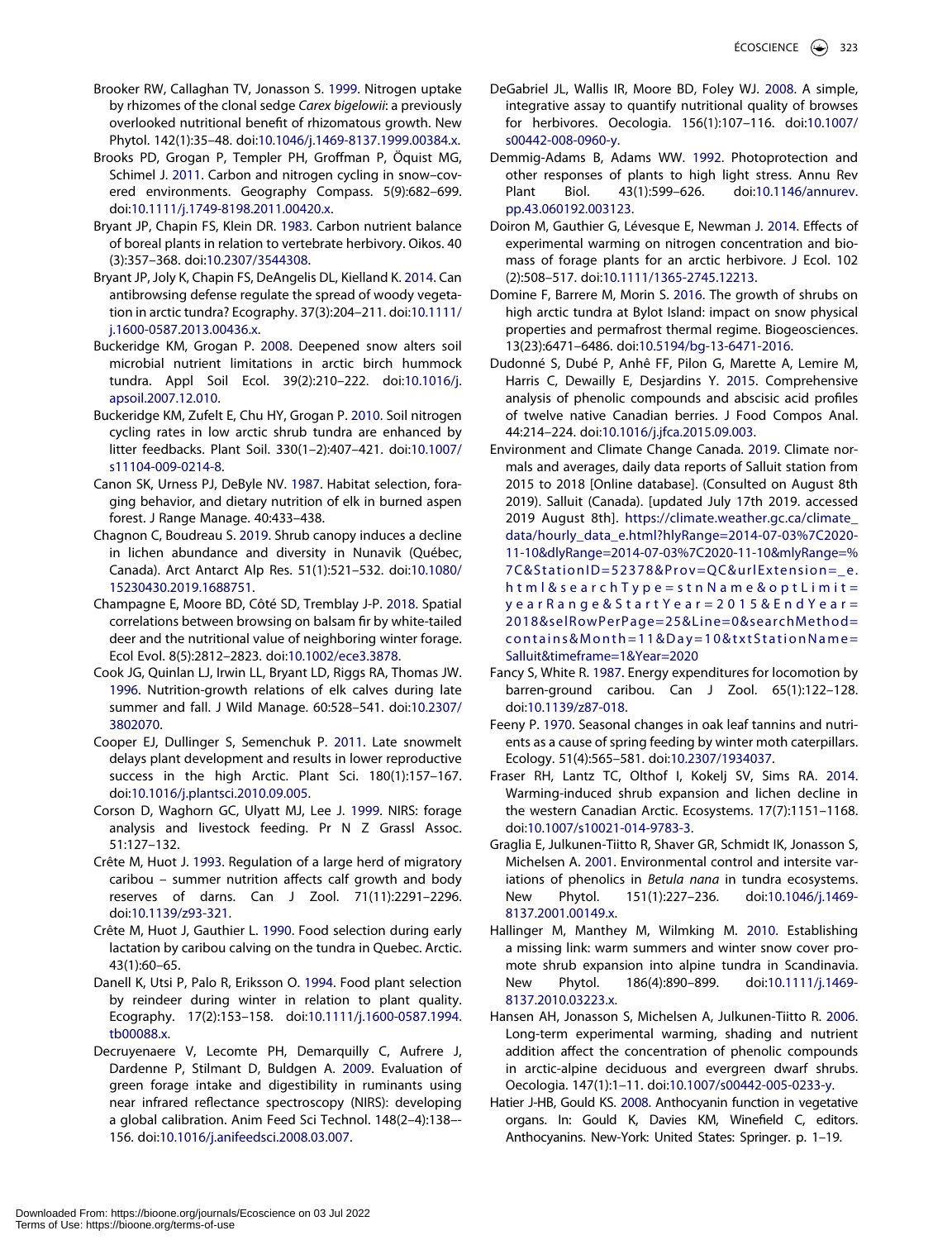- <span id="page-12-6"></span>Herfindal I, Saether B-E, Solberg EJ, Andersen R, Høgda KA. [2006](#page-2-17). Population characteristics predict responses in moose body mass to temporal variation in the environment. J Anim Ecol. 75(5):1110–1118. doi:[10.1111/](https://doi.org/10.1111/j.1365-2656.2006.01138.x)  [j.1365-2656.2006.01138.x](https://doi.org/10.1111/j.1365-2656.2006.01138.x).
- <span id="page-12-9"></span>Hjältén J, Palo T. [1992.](#page-2-18) Selection of deciduous trees by free ranging voles and hares in relation to plant chemistry. Oikos. 63:477–484. doi:[10.2307/3544975.](https://doi.org/10.2307/3544975)
- <span id="page-12-17"></span>Johnson HE, Gustine DD, Golden TS, Adams LG, Parrett LS, Lenart EA, Barboza PS. [2018.](#page-2-19) NDVI exhibits mixed success in predicting spatiotemporal variation in caribou summer forage quality and quantity. Ecosphere. 9(10):1–19. doi:[10.1002/ecs2.2461.](https://doi.org/10.1002/ecs2.2461)
- <span id="page-12-25"></span>Jonasson S. [1988.](#page-5-2) Evaluation of the point intercept method for the estimation of plant biomass. Oikos. 52(1):101–106. doi:[10.2307/3565988.](https://doi.org/10.2307/3565988)
- <span id="page-12-23"></span>Jonasson S, Michelsen A, Schmidt IK, Nielsen EV. [1999.](#page-4-5) Responses in microbes and plants to changed temperature, nutrient, and light regimes in the arctic. Ecology. 80 (6):1828–1843. doi:[10.1890/0012-9658\(1999\)080\[1828:](https://doi.org/10.1890/0012-9658(1999)080[1828:RIMAPT]2.0.CO;2)  [RIMAPT\]2.0.CO;2](https://doi.org/10.1890/0012-9658(1999)080[1828:RIMAPT]2.0.CO;2).
- <span id="page-12-13"></span>Kephart KD, Buxton DR. [1993](#page-2-4). Forage quality responses of C3 and C4 perennial grasses to shade. Crop Sci. 33(4):831–837. doi:[10.2135/cropsci1993.0011183X003300040040x.](https://doi.org/10.2135/cropsci1993.0011183X003300040040x)
- <span id="page-12-19"></span>Klein DR. [1990.](#page-2-7) Variation in quality of caribou and reindeer forage plants associated with season, plant part, and phenology. Rangifer. 10(3):123–130. doi:[10.7557/2.10.3.841](https://doi.org/10.7557/2.10.3.841).
- <span id="page-12-30"></span>Kuropat P, Bryant JP. [1980.](#page-9-3) Foraging behaviour of cow caribou on the Utukok calving grounds in northwestern Alaska. In: Reimers E, Gaare E, Skjenneberg S, editors. Proceedings of the Second International Reindeer/Caribou Symposium; September 17-21, 1979; Røros, Norway. Trondheim (Norway) : Direktoratet for vilt og ferskvannfisk. p. 64–70.
- <span id="page-12-10"></span>Langvatn R, Albon SD, Burkey T, CluttonBrock TH. [1996.](#page-2-9) Climate, plant phenology and variation in age of first reproduction in a temperate herbivore. J Anim Ecol. 65 (5):653–670. doi:[10.2307/5744](https://doi.org/10.2307/5744).
- <span id="page-12-3"></span>Lawrence DM, Swenson SC. [2011.](#page-2-20) Permafrost response to increasing arctic shrub abundance depends on the relative influence of shrubs on local soil cooling versus large-scale climate warming. Environ Res Lett. 6(4):1–9. doi:[10.1088/](https://doi.org/10.1088/1748-9326/6/4/045504)  [1748-9326/6/4/045504.](https://doi.org/10.1088/1748-9326/6/4/045504)
- <span id="page-12-15"></span>Lenart EA, Bowyer RT, Hoef JV, Ruess RW. [2002](#page-2-21). Climate change and caribou: effects of summer weather on forage. Can J Zool. 80(4):664–678. doi:[10.1139/z02-034.](https://doi.org/10.1139/z02-034)
- <span id="page-12-27"></span>Lenth RV. [2016.](#page-5-3) Least-squares means: the R package lsmeans. J Stat Softw. 69(1):1–33. doi:[10.18637/jss.v069.i01](https://doi.org/10.18637/jss.v069.i01).
- <span id="page-12-18"></span>Manseau M, Gauthier G. [1993](#page-2-13). Interactions between greater snow geese and their rearing habitat. Ecology. 74 (7):2045–2055. doi:[10.2307/1940850](https://doi.org/10.2307/1940850).
- <span id="page-12-2"></span>Marsh P, Bartlett P, MacKay M, Pohl S, Lantz T. [2010](#page-2-5). Snowmelt energetics at a shrub tundra site in the western Canadian Arctic. Hydrol Process. 24(25):3603–3620. doi:[10.1002/hyp.7786](https://doi.org/10.1002/hyp.7786).
- <span id="page-12-29"></span>Mattson WJ. [1980.](#page-9-2) Herbivory in relation to plant nitrogen content. Annu Rev Ecol Evol S. 11(1):119–161. doi:[10.1146/](https://doi.org/10.1146/annurev.es.11.110180.001003)  [annurev.es.11.110180.001003](https://doi.org/10.1146/annurev.es.11.110180.001003).
- <span id="page-12-28"></span>McEwan EH, Whitehead PE. [1970](#page-8-6). Seasonal changes in the energy and nitrogen intake in reindeer and caribou. Can J Zool. 48(5):905–913. doi:[10.1139/z70-164.](https://doi.org/10.1139/z70-164)
- <span id="page-12-0"></span>McKinney AM, Goodell K. [2010](#page-2-22). Shading by invasive shrub reduces seed production and pollinator services in a native

herb. Biol Invasions. 12(8):2751–2763. doi:[10.1007/s10530-](https://doi.org/10.1007/s10530-009-9680-4) [009-9680-4](https://doi.org/10.1007/s10530-009-9680-4).

- <span id="page-12-8"></span>McSweeney CS, Palmer B, McNeill DM, Krause DO. [2001.](#page-2-23) Microbial interactions with tannins: nutritional consequences for ruminants. Anim Feed Sci Technol. 91(1–2):83–- 93. doi:[10.1016/S0377-8401\(01\)00232-2.](https://doi.org/10.1016/S0377-8401(01)00232-2)
- <span id="page-12-20"></span>Ministère des Forêts, de la Faune et des Parcs. [2018.](#page-3-4) Cartographie écologique du Nord québécois. Récupéré le 2019 août 12. du site du ministère. [updated March 2019; accessed August 12th 2019]. Québec. [https://mffp.gouv.qc.](https://mffp.gouv.qc.ca/documents/forets/inventaire/Carte_24x36_vegetation_francais.pdf) [ca/documents/forets/inventaire/Carte\\_24x36\\_vegetation\\_](https://mffp.gouv.qc.ca/documents/forets/inventaire/Carte_24x36_vegetation_francais.pdf)  [francais.pdf](https://mffp.gouv.qc.ca/documents/forets/inventaire/Carte_24x36_vegetation_francais.pdf)
- <span id="page-12-21"></span>Ministère des Forêts, de la Faune et des Parcs du Québec. [2017.](#page-3-5) Carte de distribution du pergélisol. Récupéré le 2019 août 12. du site du ministère. Québec. [updated March 2019. accessed August 12th 2019]. [https://mffp.gouv.qc.ca/wp](https://mffp.gouv.qc.ca/wp-content/uploads/Carte_24x36_pergelisol_francais.pdf)[content/uploads/Carte\\_24x36\\_pergelisol\\_francais.pdf](https://mffp.gouv.qc.ca/wp-content/uploads/Carte_24x36_pergelisol_francais.pdf)
- <span id="page-12-14"></span>Murai-Hatano M, Kuwagata T, Sakurai J, Nonami H, Ahamed A, Nagasuga K, Matsunami T, Fukushi K, Maeshima M, Okada M. [2008](#page-2-24). Effect of low root temperature on hydraulic conductivity of rice plants and the possible role of aquaporins. Plant Cell Physiol. 49 (9):1294–1305. doi:[10.1093/pcp/pcn104](https://doi.org/10.1093/pcp/pcn104).
- <span id="page-12-1"></span>Myers-Smith IH, Forbes BC, Wilmking M, Hallinger M, Lantz T, Blok D, Tape KD, Macias-Fauria M, Sass-Klaassen U, Lévesque E, et al. [2011.](#page-2-22) Shrub expansion in tundra ecosystems: dynamics, impacts and research priorities. Environ Res Lett. 6(4):1–15. doi:[10.1088/1748-9326/6/4/045509](https://doi.org/10.1088/1748-9326/6/4/045509)
- <span id="page-12-4"></span>Myers-Smith IH, Hik DS. [2013.](#page-2-25) Shrub canopies influence soil temperatures but not nutrient dynamics: an experimental test of tundra snow-shrub interactions. Ecol Evol. 3 (11):3683–3700. doi:[10.1002/ece3.710.](https://doi.org/10.1002/ece3.710)
- <span id="page-12-24"></span>Næs T, Martens H. [1988](#page-4-6). Principal component regression in NIR analysis: viewpoints, background details and selection of components. J Chemom. 2(2):155–167. doi:[10.1002/](https://doi.org/10.1002/cem.1180020207) [cem.1180020207](https://doi.org/10.1002/cem.1180020207).
- <span id="page-12-12"></span>Nobrega S, Grogan P. [2007.](#page-2-8) Deeper snow enhances winter respiration from both plant-associated and bulk soil carbon pools in birch hummock tundra. Ecosystems. 10(3):419–431. doi:[10.1007/s10021-007-9033-z](https://doi.org/10.1007/s10021-007-9033-z).
- <span id="page-12-16"></span>Pajunen AM, Oksanen J, Virtanen R. [2011.](#page-2-21) Impact of shrub canopies on understorey vegetation in western Eurasian tundra. J Veg Sci. 22(5):837–846. doi:[10.1111/j.1654-](https://doi.org/10.1111/j.1654-1103.2011.01285.x) [1103.2011.01285.x.](https://doi.org/10.1111/j.1654-1103.2011.01285.x)
- <span id="page-12-7"></span>Palo RT, Robbins CT. [1991](#page-2-23). Plant defenses against mammalian herbivory. Boca Raton (Florida): CRC Press.
- <span id="page-12-11"></span>Paradis M, Lévesque E, Boudreau S. [2016](#page-2-26). Greater effect of increasing shrub height on winter versus summer soil temperature. Environ Res Lett. 11(8):1–13. doi:[10.1088/](https://doi.org/10.1088/1748-9326/11/8/085005) [1748-9326/11/8/085005](https://doi.org/10.1088/1748-9326/11/8/085005).
- <span id="page-12-5"></span>Parker KL, Barboza PS, Stephenson TR. [2005.](#page-2-27) Protein conservation in female caribou (*Rangifer tarandus*): effects of decreasing diet quality during winter. J Mammal. 86(3):610–622. doi:[10.1644/](https://doi.org/10.1644/1545-1542(2005)86[610:PCIFCR]2.0.CO;2) [1545-1542\(2005\)86\[610:PCIFCR\]2.0.CO;2.](https://doi.org/10.1644/1545-1542(2005)86[610:PCIFCR]2.0.CO;2)
- <span id="page-12-26"></span>Pinheiro J, Bates D, DebRoy S, Sarkar D, Core Team R. [2016.](#page-5-4) nlme: linear and nonlinear mixed effect models. R package version 31-128.
- <span id="page-12-22"></span>Plante S, Champagne E, Ropars P, Boudreau S, Lévesque E, Tremblay B, Tremblay J-P. [2014.](#page-3-6) Shrub cover in northern Nunavik: can herbivores limit shrub expansion? Polar Biol. 37 (5):611–619. doi:[10.1007/s00300-014-1461-6.](https://doi.org/10.1007/s00300-014-1461-6)